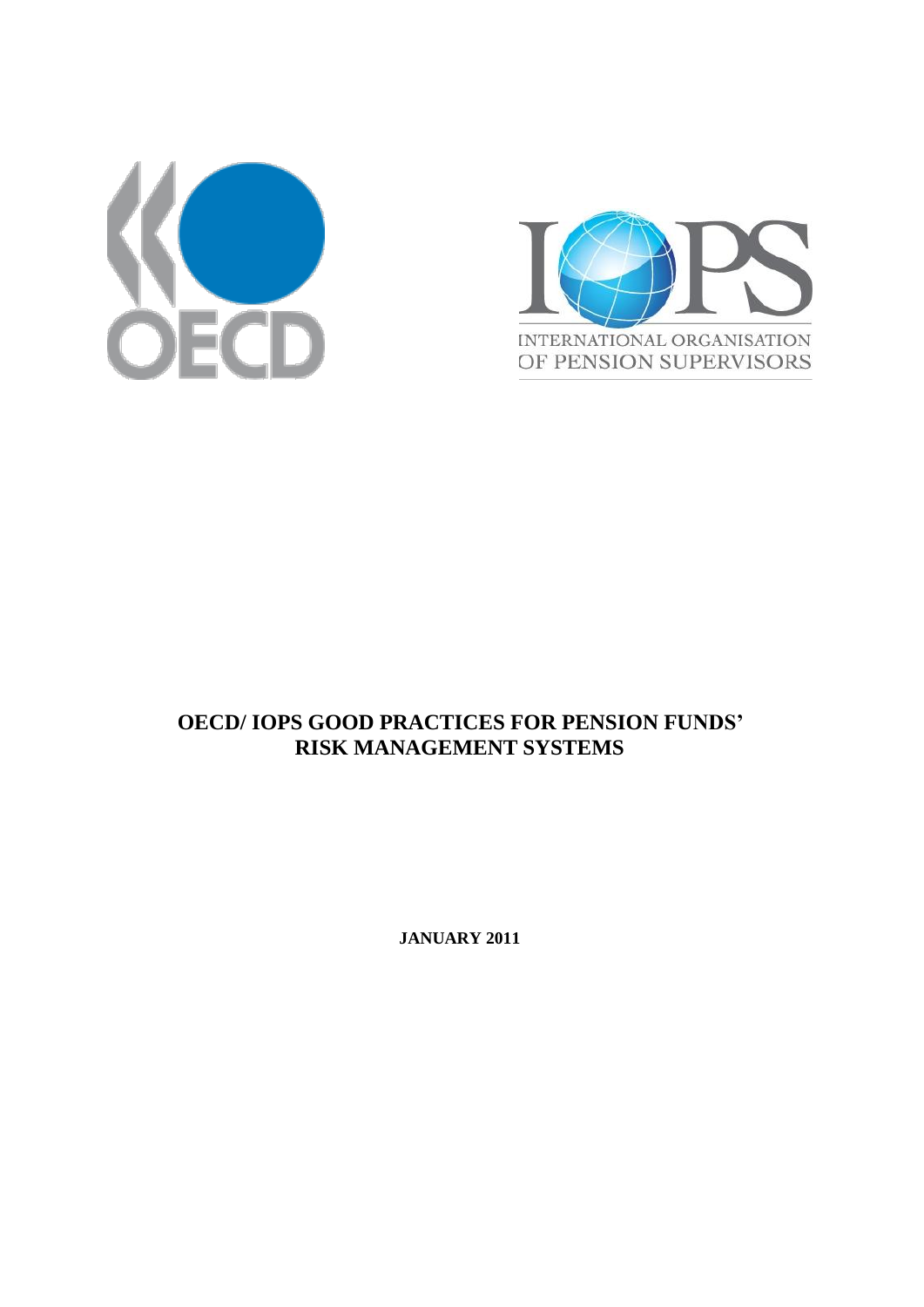### **OECD/ IOPS GOOD PRACTICES FOR PENSION FUNDS' RISK MANAGEMENT SYSTEMS**

#### **Introduction**

Due to the crucial role of private pension systems within the financial markets, and their increasing importance as a source of retirement income for individuals, the effective regulation and supervision of pension funds is becoming ever more important. Yet the regulation and supervision of pension funds are complex issues, not least because pensions are long-term contracts, with a wide social coverage of millions of members and beneficiaries, involving the participation of a range of different players (from pension funds and plans, to financial institutions, plan sponsors and social partners).

Pension regulations are increasingly focused on governance and risk management issues. Pension supervisory authorities around the world have also been following other financial sectors and moving towards a risk-based approach to pension supervision. This can be recognized as a structured process aimed at identifying potential critical risks facing each pension fund or plan and, through a focused review by the supervisor, assessing the pension fund's management of those risks and the pension fund's financial vulnerability to potential adverse experience.

As outlined in the Introduction to the IOPS Toolkit for Risk-based Supervision, risk-based supervision (RBS) is a structured approach which focuses on the identification of potential risks faced by pension plans or funds<sup>1</sup> and the assessment of the financial and operational factors in place to minimize and mitigate those risks. This process then allows the supervisory authority<sup>2</sup> to direct its resources towards the issues and institutions which pose the greatest threat. One of the main objectives of risk-based supervision is to ensure sound risk management at the institutional level taking into account both the quality of risk management and the accuracy of the risk assessment. Risk-based supervision allows much of the responsibility for risk management to rest with the individual pension funds themselves, while the pension supervisory authority verifies the quality of the fund's risk management processes and adapts its supervisory stance in response.

Risk management systems can be defined as the process designed to provide reasonable assurance regarding the achievement of objectives in terms of: effectiveness, efficiency and resilience of operations; reliability of financial reporting; and compliance with laws and regulations. The process does not involve

<sup>&</sup>lt;sup>1</sup> According to the OECD's taxonomy (OECD 2005), a pension fund is a legally separated pool of assets forming an independent legal entity that is bought with the contributions to a pension plan for the exclusive purpose of financing pension plan benefits. The plan/fund members have a legal or beneficial right or some other contractual claim against the assets of the pension fund. Pension funds take the form of either a special purpose entity with legal capacity (such as a trust, foundation, or corporate entity) or a legally separated fund without legal capacity managed by a dedicated provider (pension fund Management Company) or other financial institution on behalf of the plan/fund members.

A pension plan is a legally binding contract having an explicit retirement objective (or – in order to satisfy tax-related conditions or contract provisions – the benefits cannot be paid at all or without a significant penalty unless the beneficiary is older than a legally defined retirement age). This contract may be part of a broader employment contract, it may be set forth in the plan rules or documents, or it may be required by law. In addition to having an explicit retirement objective, pension plans may offer additional benefits, such as disability, sickness, and survivors' benefits.

 $2$  Pension supervisory authorities referred to in the IOPS Toolkit are defined as any entity responsible in whole or in part for the supervision of pension funds, plans, schemes or arrangements in a country, or the subdivision of a country, whether invested with its own personality or not.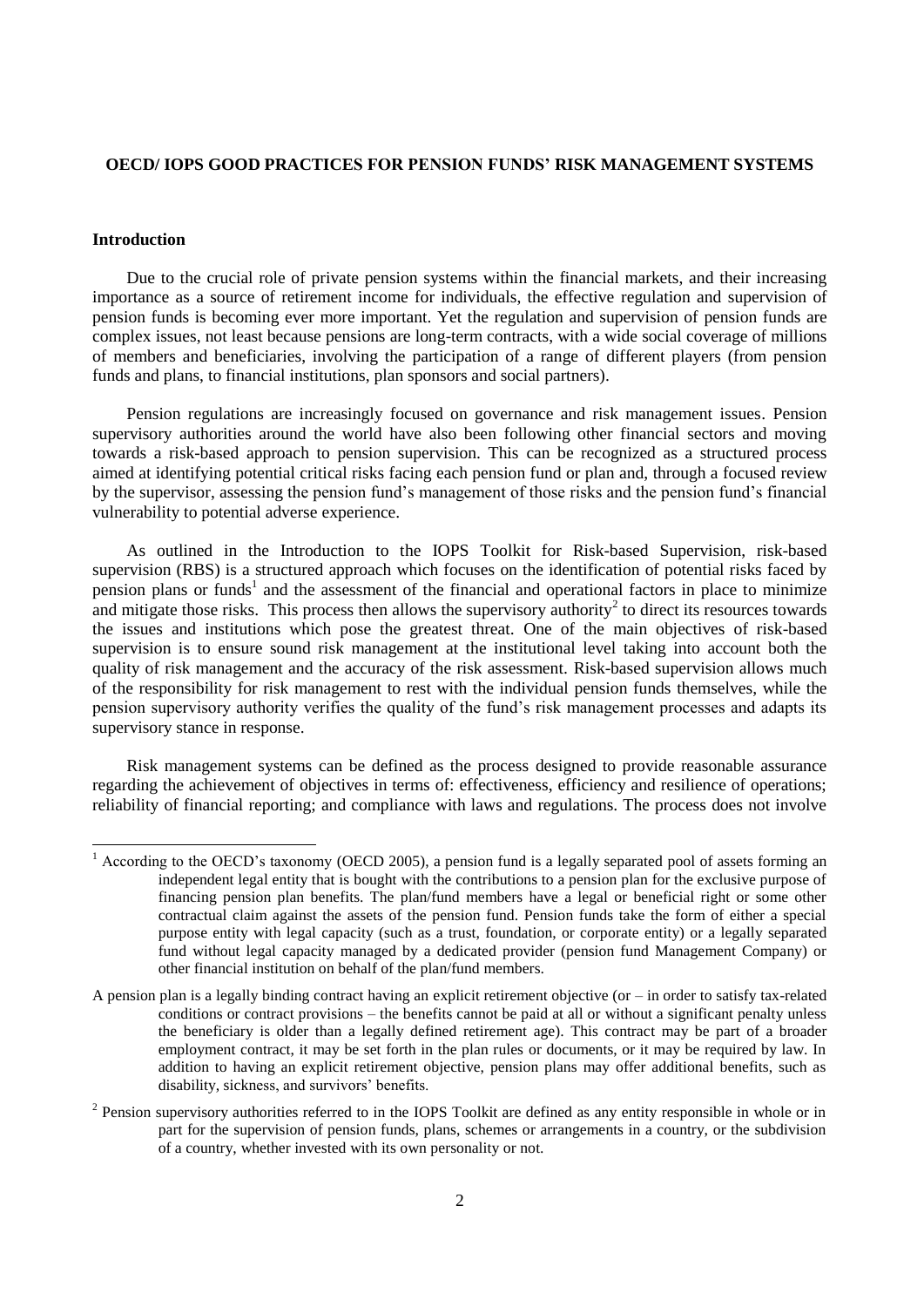just one policy or procedure performed at a certain point of time but should be continually operating at all levels of the organisation, and involve all staff. Internal controls are one part of the overall risk system, which also incorporates a holistic philosophy of management oversight, risk awareness, separation of functions, communication, external controls, etc.

These good practices aim to outline the main features of risk management systems which pension funds employ.<sup>3</sup> They cover the role of management in the risk management process, look in more detail at investment risk, funding risk and operational risk (including outsourcing) control, and the risk management mechanisms which might be in place (including monitoring and reporting). The good practices also provide guidance for pension fund regulators and supervisors on how to check that such systems are not only in place but are operating effectively.

### **Scope and Coverage**

Despite country-specific situations<sup>4</sup> and supervisory approaches, the OECD and IOPS believe that general good practices on pension funds' risk management can be identified, and will be helpful to members in the supervision of their pension systems. Although these good practices therefore serve as a benchmark reference for all countries or jurisdictions, the question of how to best apply them in practice should take into account country-specific conditions and circumstances. Where the language used in the good practices is directional (such a 'should'), it reflects existing OECD/IOPS recommendations such as already approved principles and guidelines.

These good practices are based on the analysis conducted in relation to the OECD/ IOPS Working Paper on risk management<sup>5</sup> and on guidance papers issued by OECD/ IOPS members. The good practices build on the IOPS '*Principles of Private Pension Supervision'* and the OECD '*Guidelines for Pension Fund Governance.'* They also draw on risk management standards in related sectors, such as the Basel Committee for Banking Supervision (BCBS) '*Framework for Internal Control Systems in Banking Organisations'*, the International Association of Insurance Supervisors (IAIS) '*Insurance Core Principles*  and Methodology,<sup>6</sup> and work of the Committee of European Insurance and Occupational Pension Supervisors (CEIOPS).

These good practices cover the regulation and supervision of private pensions, including both occupational pensions and personal private pensions.<sup>7</sup> Though mainly referring to pension funds or pension plans, a range of other market participants may be involved (such as plan sponsors or financial institutions serving as external service providers). References to the pension supervisory authority are references to the institution (usually a governmental agency), which is empowered to supervise and oversee the pension

- 5 (IOPS Working Paper No.11/ OECD Pensions and Insurance Working Paper No.40 http://www.iopsweb.org/dataoecd/31/33/43946778.pdf)
- $<sup>6</sup>$  Please note that the IAIS ICPs are currently under review with final approval envisaged for 2011.</sup>
- $<sup>7</sup>$  In EU countries, the good practices may not apply those pension funds and pension plans that fall outside the scope</sup> of the EU Directive 2003/41/EC of the European Parliament and of the Council of 3 June 2003 on the activities and supervision of institutions for occupational retirement provision, e.g. pensions funded via book reserves.
- Though these good practices apply to private pension funds, it may also be considered good practice to apply similar standards to governmental funds.

 $3$  The good practices help to complement pension system regulation on integral risk management systems which are implemented in some countries.

<sup>&</sup>lt;sup>4</sup> It should be noted that the Good Practices may not be applicable in full to contract-type pension plans. The application of the standards may also need to be adapted for smaller pension funds.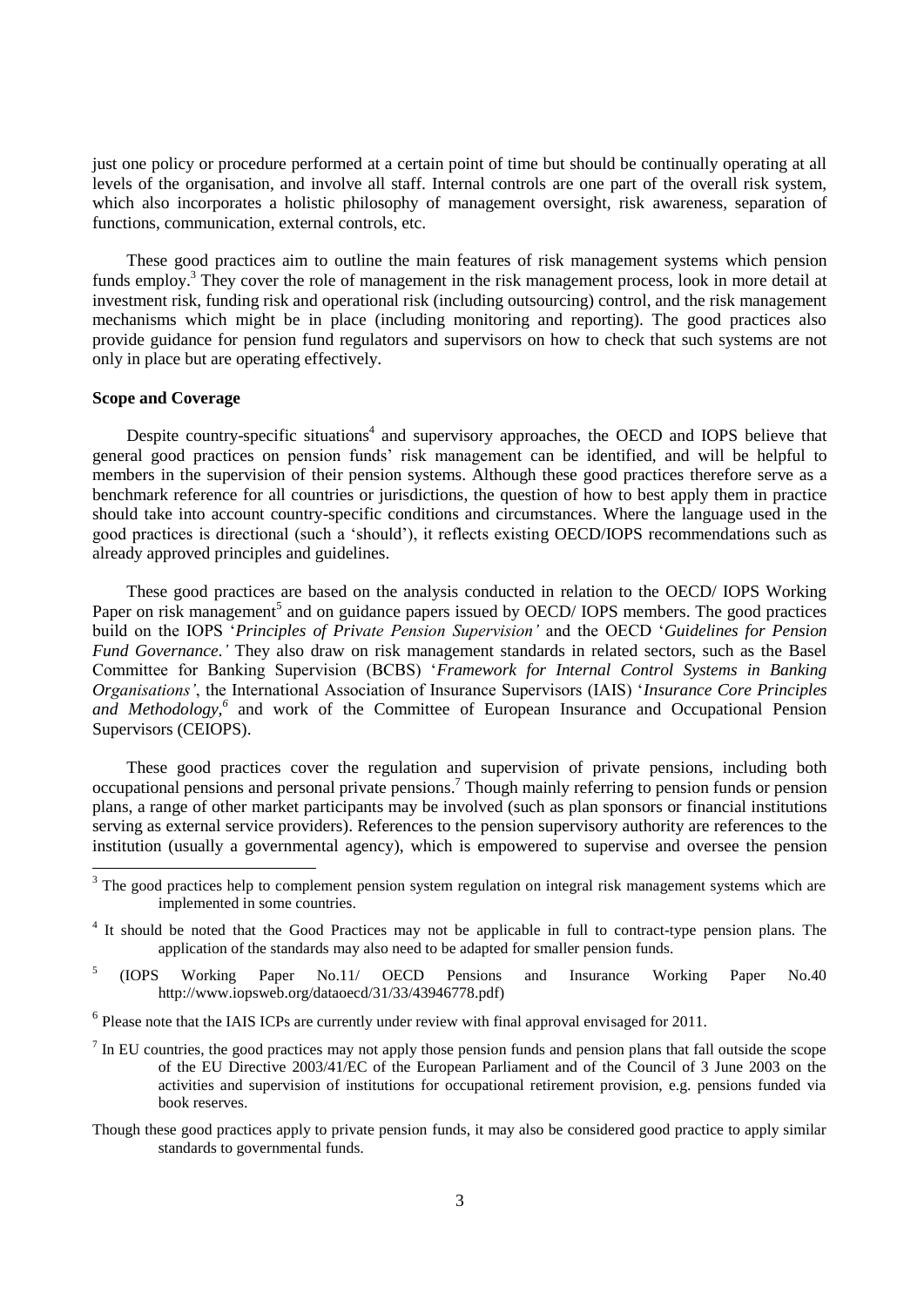sector. It is noted that in some countries this authority is a separate agency, while in many other countries it is integrated with the oversight of other financial activities into a single supervisory body.

### **Good Practice 1: Appropriate Mechanisms**

1.1 Pension regulatory and supervisory authorities must be satisfied - for licensing/ registration purposes and on an on-going basis - that pension plans or funds have in place a comprehensive risk management system.

1.2 An effective risk management system is comprised of strategies, processes and reporting procedures necessary to identify, measure, monitor, assess, control and report, on a continuous and an ad hoc basis, all material risks, at an individual and an aggregated level, to which the pension fund or plan is or could be exposed, and their interdependencies.

1.3 The risk management system needs to be well integrated into the organisational structure and in the decision making process of the pension fund.

1.4 These systems should be commensurate with the nature, scale and complexity of the pension fund, reflecting the scope and degree of sophistication of its activities.

### *Annotations*

 $\overline{a}$ 

Risk management systems need to be proportional. For example, entities with more complex business models may need more resources to carry out their functions to help the governing board with its tasks – such as a risk management, compensation, audit, or compliance committee. The governing board may alternatively, or in addition, rely on a centralized risk management function, such as a Chief Risk Officer. Whatever the structure chosen, it should reflect the nature and size of the pension fund, be established at the commencement of the pension fund and be clearly articulated.

The following may be considered as the broad categories of risks which pension funds face.<sup>8</sup> It should be noted that not all risks apply to each type of pension fund, and any risk management system needs to identify which risks are material to the particular pension fund in question (according to whether it is a defined benefit or defined contribution fund, offers guarantees, is funded by a plan sponsor etc.). It is also important to determine whether these risks are borne directly by the fund itself, the plan sponsor, or some other entity such as pension fund managers and administrators and also how risks affecting other parties may impact the pension fund.

- *Investment or market risk*: risk of losses due to adverse movements in interest rates and other market prices. The risk may also arise due to investment in unregulated/ unlisted products. 'Concentration' risk is also possible – i.e. risk that the pension fund's portfolio is not adequately diversified and is too exposed to one asset or issuer.
- *Counterparty default risk / credit risk*: risk of loss from the failures of a counterparty to meet its obligations.
- *Funding and solvency risk*: the risk that a pension fund does not have sufficient assets to meet its liabilities, and the risk of insolvency in the plan sponsor affecting its ability to fund the plan.

<sup>&</sup>lt;sup>8</sup> The IOPS Toolkit for Risk-based Supervision contains further details.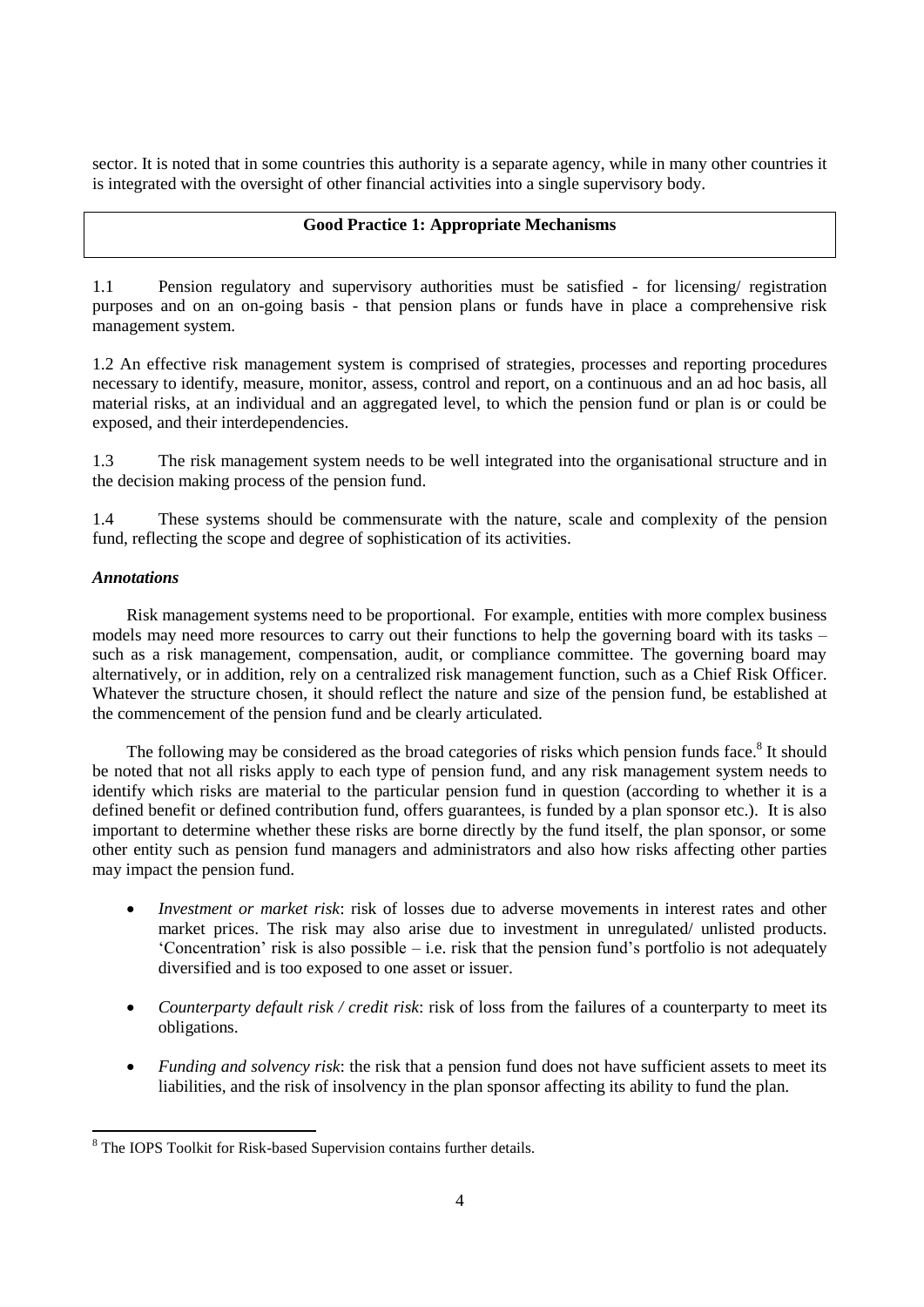- *Liquidity Risk:* the risk that an entity will not be able to meet its financial obligations as they fall due for lack of fungibility.
- *Asset-Liability mismatch risks:* risk arising from insufficient assets to meet liabilities, which may arise from, for example, adverse market movements having a differential effect on assets and liabilities.
- *Actuarial risk*: risk arising from inappropriate actuarial valuation methods and assumptions (e.g. mortality, longevity, disability, inflation, liquidity etc.).
- *Governance and agency risks*: risks which could otherwise be described as 'competition risk' or 'competition failure'. Issues include excessive fees, conflicts of interest, biased funding decisions, fraud misappropriation and misallocation, as well as inadequate objectives and strategies and other aspects of bad governance.
- *Operational and outsourcing risks:* the risk of losses resulting from inadequate or failed internal processes, people and systems, including IT systems, as well as the risks related to the outsourcing of business activities. Record keeping risks (such as errors in investment holdings, benefits not paid or late contributions etc.) would also be included. IT risk - a subset of operational risk - is the risk arising from inadequate information technology and processing in terms of manageability, exclusivity, integrity, infrastructure, controllability and continuity.
- *External and strategic risk:* these are the inherent risks with regard to the sensitivity of the fund to external factors (such as political risk, demographics, competition, technology, reinsurance, mergers, plan sponsor risk, political stability, natural disasters, etc.). The risk of non-payment of contributions should also be considered. Strategic risk is the risk resulting from strategic business decisions.
- *Legal and regulatory risk:* the likelihood of adverse consequences arising from the failure to comply with all relevant laws and regulations.
- *Contagion and related party/ integrity risk:* risks arising as a result of close association with another entity – the risks may be direct through financial exposure or indirect through reputation damage. Integrity or reputational risk may also arise from possible damage to an entity's reputation as a consequence of negative public perception (e.g. among clients, business partners, shareholders or the authorities).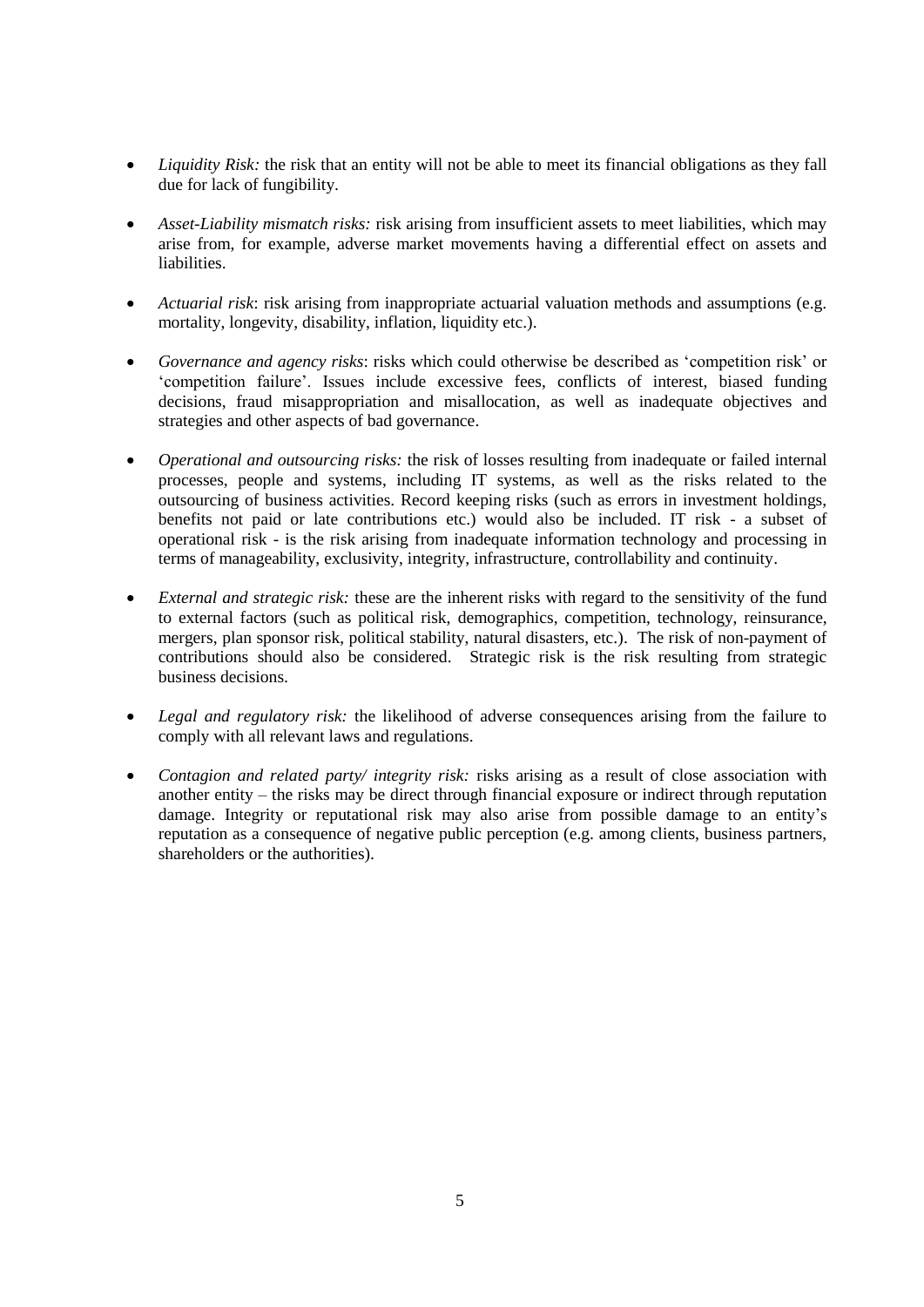# **Good Practice 2: Management Oversight and Culture**

2.1 The governing board of the pension fund or plan<sup>9</sup> should be responsible for defining, implementing and improving the pension fund or plan's risk management system, and for establishing a highly ethical standard throughout the organisation.

2.2 The governing board of a pension fund or plan should determine and regularly review its overall risk management strategy. This process involves understanding the risks run; setting acceptable levels of risk; and outlining how these risks will be measured monitored and controlled.

2.3 In order for risk assessment to remain effective, the governing board needs to frequently evaluate and record the risks affecting the achievement of its goals and react to changing circumstances and conditions.

2.4 As well as setting up the risk management system, the governing board should check that it is working effectively on an on-going basis and that there is a process in place for modifying or adapting the strategy as required.

2.5 The risk management strategy needs to be documented, communicated to all relevant staff members and followed.

2.6 There should be a clear division of responsibilities within the organisation. Decision making, execution and checking functions should be assigned to different people and have suitable oversight. The division of responsibilities should reflect the nature and extent of the risks posed.

2.7 It is the responsibility of the governing board to develop a strong internal control culture within its organisation, a central feature of which is the establishment of systems for adequate communication of information between levels of management.

2.8 A conflicts of interest policy (including disclosure and review procedures) and a code of conduct policy for all staff should also be in place.

2.9 Policies and practices (including compensation) that may inadvertently provide incentives or temptations for inappropriate activities should be avoided.

### *Annotations*

Management oversight and a control culture are a vital part of a functioning risk management system.

Risk management strategies cover all material risk, including operational risks. An effective risk assessment will normally seek to identify and consider internal factors (such as the complexity of the organisation's structure, the quality of personnel, organisational changes and employee turnover) as well as external factors (such as fluctuating economic conditions or technological advances) that could adversely affect the achievement of the pension fund's goals.

<sup>&</sup>lt;sup>9</sup> In a two-tier board system, involving a managing board and a supervisory board, the body which is responsible for all strategic decisions (usually the managing board) is considered the governing board.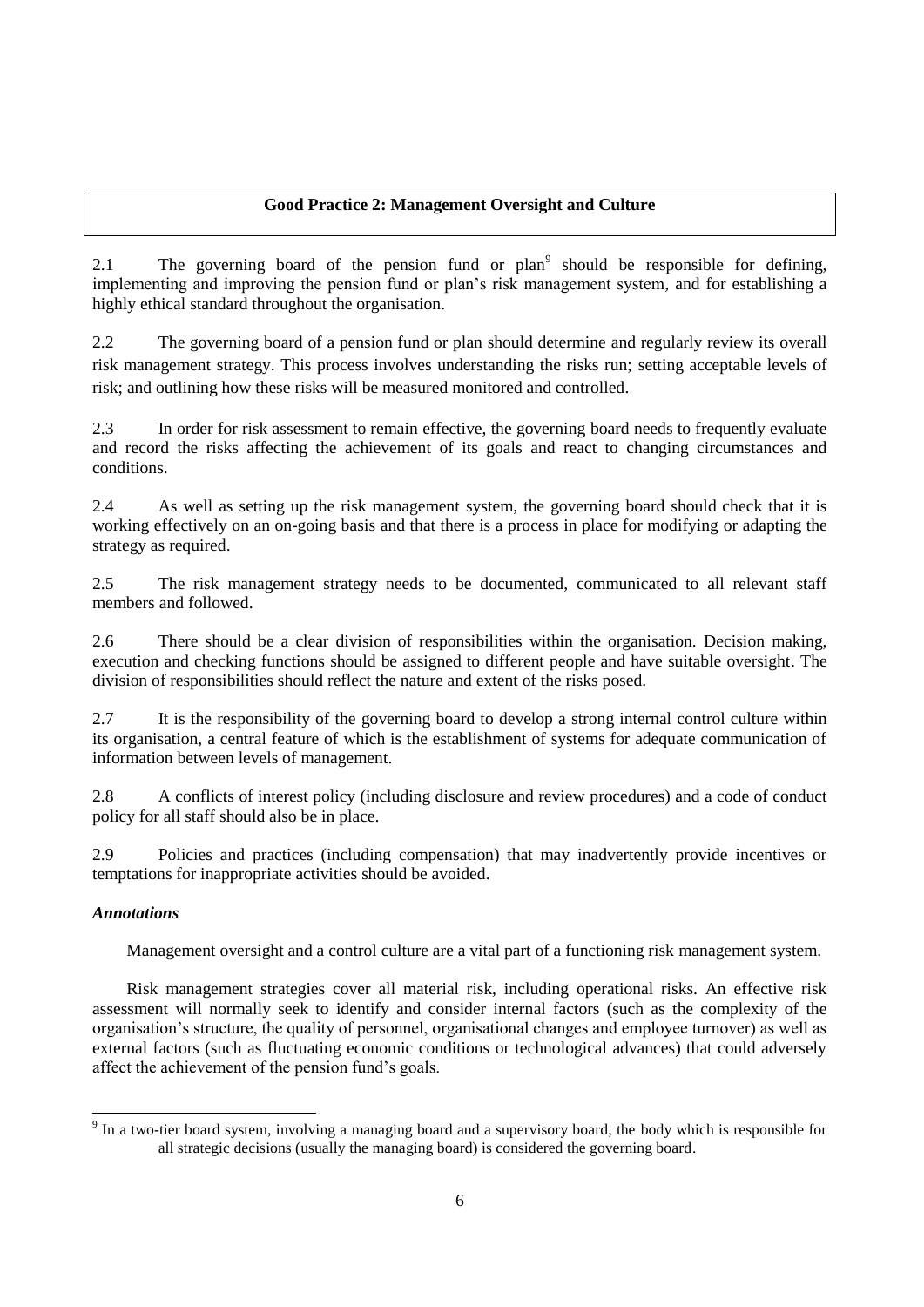There are both measurable and non-measurable aspects of risks, and the risk management strategy needs to weigh the costs of controls against the benefits they provide. Risks will have to be evaluated to determine which are controllable and those which are not and whether the former should be accepted or managed, and how both can be mitigated.

In order to document the risk management strategy, a 'risk register' may be used, including an assessment of the implications of risks identified and solutions for managing risk including (i) removing the risk source; (ii) avoiding the risk by discontinuing the activity that gave rise to the risk; (iii) mitigating the likelihood or/and consequence of the risk; (iv) sharing or transferring the risk with other parties; and (v) retaining or increasing the risk by informed choice in order to pursue opportunities.

As the ultimate body responsible for the operation of the pension fund, the governing board would be expected to periodically discuss the effectiveness of the risk management system. This requires reporting systems and internal control that allow the governing board to receive unfiltered, accurate information.

Risk management systems will typically include an organizational chart (showing who is empowered to sign for the pension fund and who is empowered to approve decisions etc.), and internal guidelines (describing the division of tasks, responsibilities, powers). The strict separation of incompatible functions is an important way to avoid conflicts of interest.

For smaller organisations with limited numbers of staff, it may be difficult to assign clear division of responsibilities and powers. However, there is still a need for transparent mechanisms for handling conflicts of interest, particularly as smaller organizations tend to outsource key functions and may rely more heavily on key external advisors.

Instilling a risk management culture in a pension fund as a whole must come from the top, with the governing board leading by example. This ensures that risk management is truly embedded in the operations of the organisation.

An essential element of a strong risk management system is the recognition by all employees of the need to carry out their responsibilities effectively and to promptly communicate to the correct level of management any problems in operations, instances of non-compliance with the code of conduct, or other policy violations or illegal actions that are noticed. In cases of non-compliance, policy violations or illegal actions which are materially significant to the plan, there may be the need to whistle blow this to the pension supervisory authority.

Competent employees may be secured by appropriate recruitment, ongoing training, setting motivational targets, incentive driven career paths etc. Individual mobility and transfer of responsibility at all levels may guard against problems which can arise out of routine/ habit.

Conflicts may arise e.g. whenever the decisions of a governing board concerning the pension fund are, or may be perceived to be, affected by a separate personal interest or a duty owed to another party, rather than that of the pension plan/ fund members and beneficiaries.

A policy for handling conflicts of interest would normally include the following three stages: *identification* (i.e. understanding – via training if necessary – of what could constitute a conflict and notification of any outstanding*)*; *monitoring* (via an up-to-date register of interests –e.g. financial interests and other appointments, role of third parties and fees paid – and recording how they are managed via minutes of meetings); *managing* (according to the nature of scale of the conflict).

Some conflicts may be managed – such as by outlining prohibited transactions, restricting outside personal appointments, using subcommittees, appointing an independent chair, conflicted members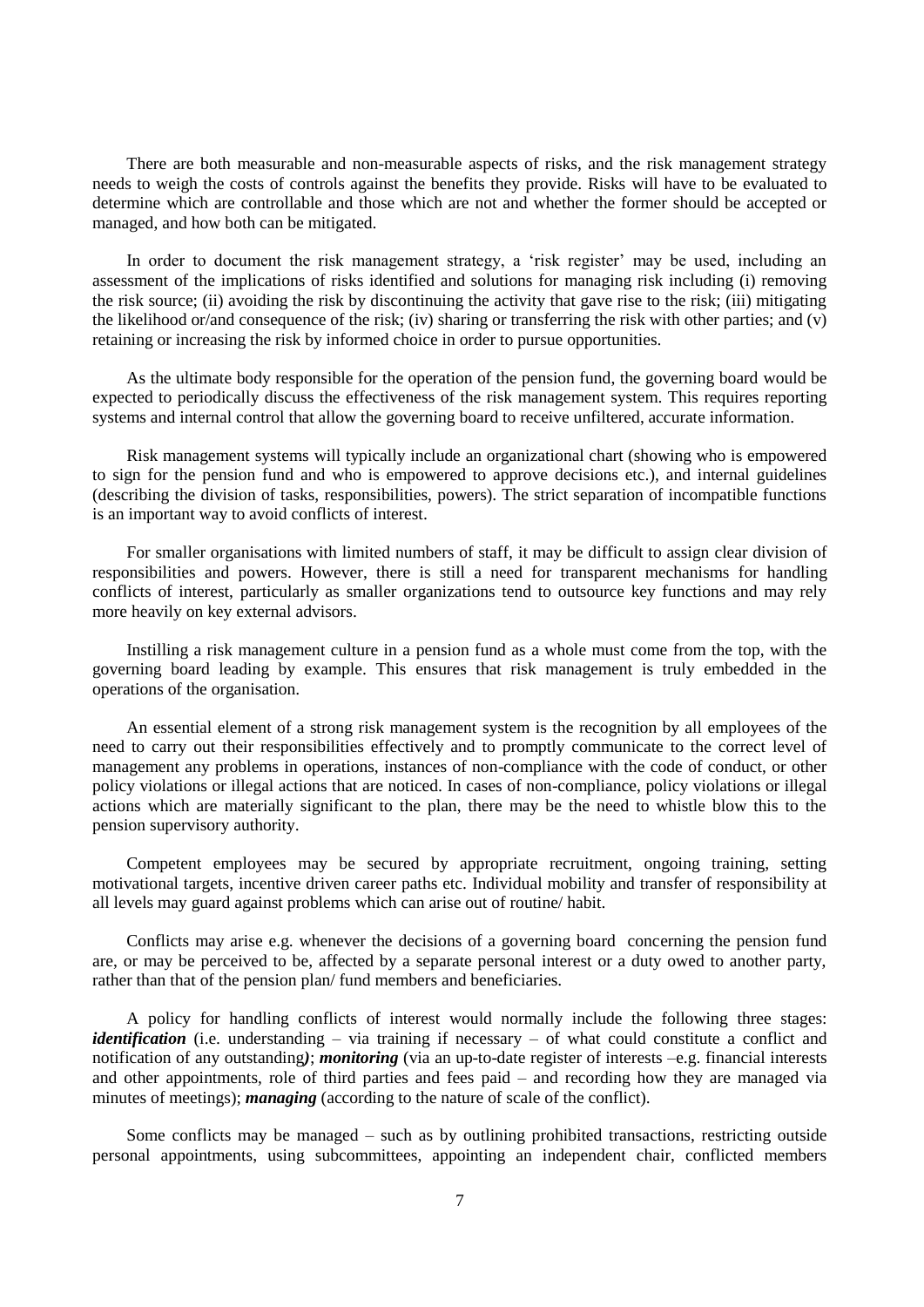abstaining from debates or votes, disclosure. Others may be so acute that they are best avoided entirely – for example through the resignation of the conflicted member and appointment of an independent governing board member, or require further legal advice.

The internal code of conduct for the staff of the entity would generally include broad principles of conduct among them: integrity, objectivity, accountability, openness, etc. Such codes normally cover subjects such as ethical behaviour, declaration of gifts, complaints procedures, use of confidential information, etc.

Policies and practices that may inadvertently provide incentives or temptations for inappropriate activities include undue emphasis on performance targets or other operational results, particularly shortterm ones that ignore longer-term risks; compensation schemes that overly depend on short-term performance; ineffective segregation of duties or other controls that could allow the misuse of resources or concealment of poor performance; and insignificant or overly onerous penalties for improper behaviour.

Appropriate compensation can provide the right incentives for good performance. A compensation committee may optimize the process of evaluating the compensation of those responsible for the operation and oversight of the pension fund, such as asset managers, custodians, actuaries, as well as the members of the governing board. The compensation of sales forces of pension plan providers may warrant particularly close scrutiny.

### **Good Practice 3:Funding and Solvency Risk Control**

3.1 Pension funds that offer defined benefits or guarantees need to maintain an appropriate level of assets to meet the liabilities corresponding to the financial commitments or obligations which arise out of the pension arrangement.  $^{10}$  Such pension funds should be required to establish a funding and solvency policy.

3.2 The funding and solvency policy should be consistent with legal provisions (funding and benefit security regulations), setting out the mechanisms for monitoring the funding level and identifying the main funding and solvency risks to be monitored and disclosed to relevant parties.

3.3 At a minimum, the policy would normally also set out the valuation methods for calculating the funding level (the ratio of assets to liabilities), the target funding level, the amortisation or recovery period for meeting situations of underfunding, if allowed for a limited period of time, and the means through which funding gaps will be closed, and the procedures to be followed to address a situation of overfunding, both on an ongoing basis and if the pension plan is terminated or the pension fund liquidated.

3.4 This policy also needs to establish a procedure to collect late contributions from the sponsoring employer or/and pension plan/ fund members, including judicial procedures where relevant.

3.5. The funding and solvency policy should be reviewed regularly by the governing board, and at least every three years.

<sup>&</sup>lt;sup>10</sup> See *OECD Guidelines on Funding and Benefit Security in Occupational Pension Plans for further details* http://www.oecd.org/dataoecd/3/22/38547978.pdf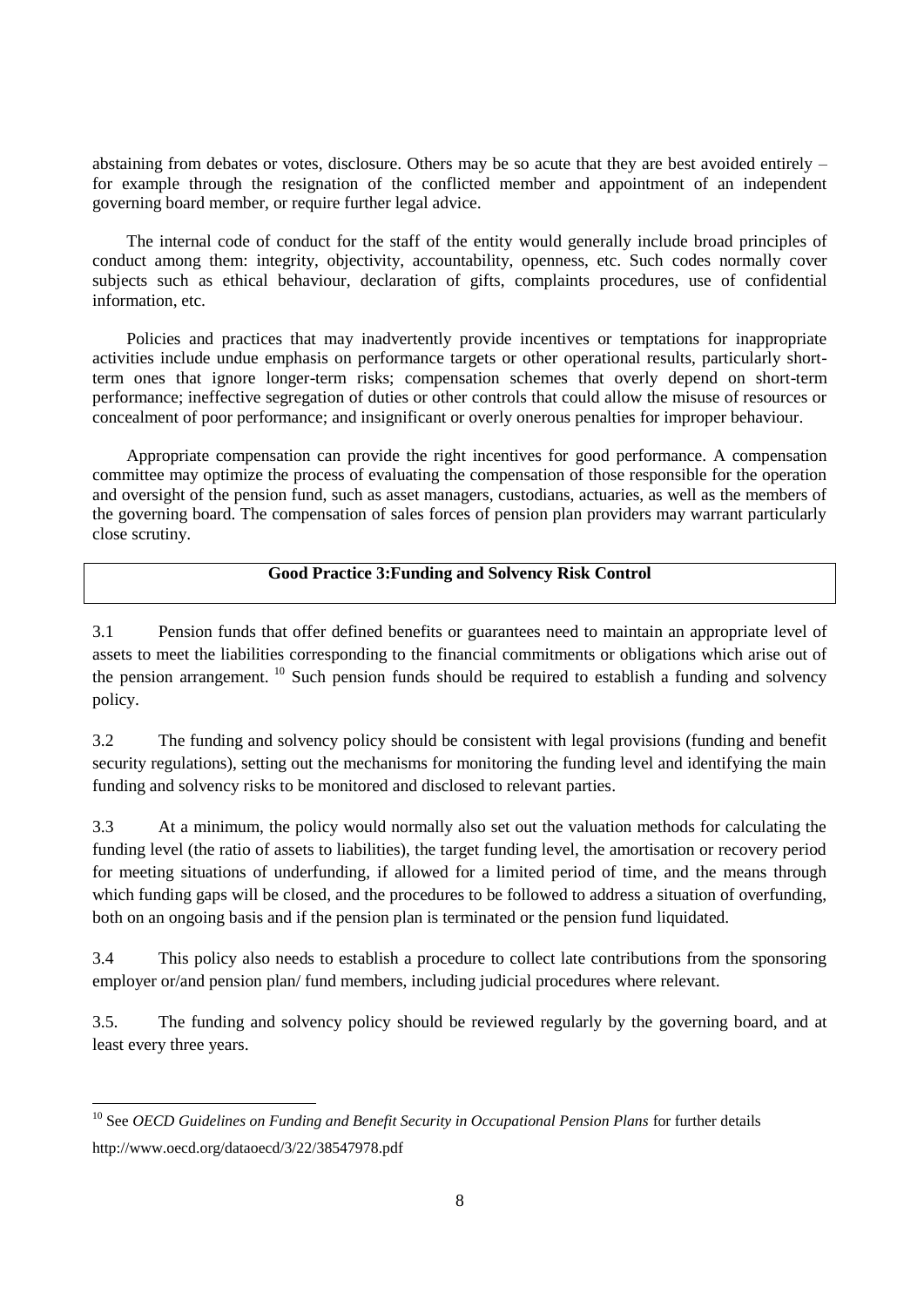### *Annotations*

 $\overline{a}$ 

When laying out its funding and solvency policy, the governing board may need to consider the following issues:

- the nature of the benefit promise, and in particular, the extent to which accrued and future benefits, retirement ages and other plan parameters affecting pension benefits may be altered;
- the sources of financing for the pension fund, including an assessment of the financial strength of the plan sponsor, where relevant;
- $\bullet$  the extent to which the fund itself or its managing entity is responsible for any guarantees;
- the presence of external forms of solvency and benefit protection, such as insolvency guaranty arrangements which protect benefits against the bankruptcy of the pension fund, its managing entity or the plan sponsor.

A key component of this policy is the procedure to be followed in case of underfunding, if underfunding is allowed for a limited period of time. There may be different mechanisms permitted for correcting underfunding, such as the payment of a lump sum or contingent financial commitments by the plan sponsor, an increase in future contributions by the sponsor or/and plan / fund members, and adjustments in future benefit accruals and other benefit parameters such as the retirement age.

When monitoring the funding level of the pension fund, the governing board will normally rely on the advice of an actuary. Such monitoring would normally include a spot check on the current funding level (as required by the legal provisions), but also stochastic and scenario or stress-testing to assess the pension fund's resilience to withstand major shocks in the future (including mortality and longevity risk). An actuarial study need to be performed regularly and will normally be subject to an external audit.

## **Good Practice 4: Investment / Market Risk Control**

4.1 Investment risk is a major challenge for any pension fund and therefore should be a key element of their risk management systems. Appropriate mechanisms are therefore required for controlling investment risk.

4.2 An investment policy is a key mechanism for identifying and managing investment risk. Pension funds should have a written policy in place, covering at a minimum strategic asset allocation, performance objectives, any broad decisions regarding tactical asset allocation, and trade execution. The use of external managers and establishing mechanisms for monitoring the costs of their services.<sup>11</sup> A socially responsible investment policy may also be added to the overall investment strategy, outlining how the pension fund intends to consider environmental, social and governance risks.

4.3 Pension funds need to have a clear understanding of the overall investment strategy that they have in place directly and /or through appointed investment managers and of the risks in this strategy. The

<sup>&</sup>lt;sup>11</sup> See *OECD Guidelines on Pension Fund Asset Management* for further details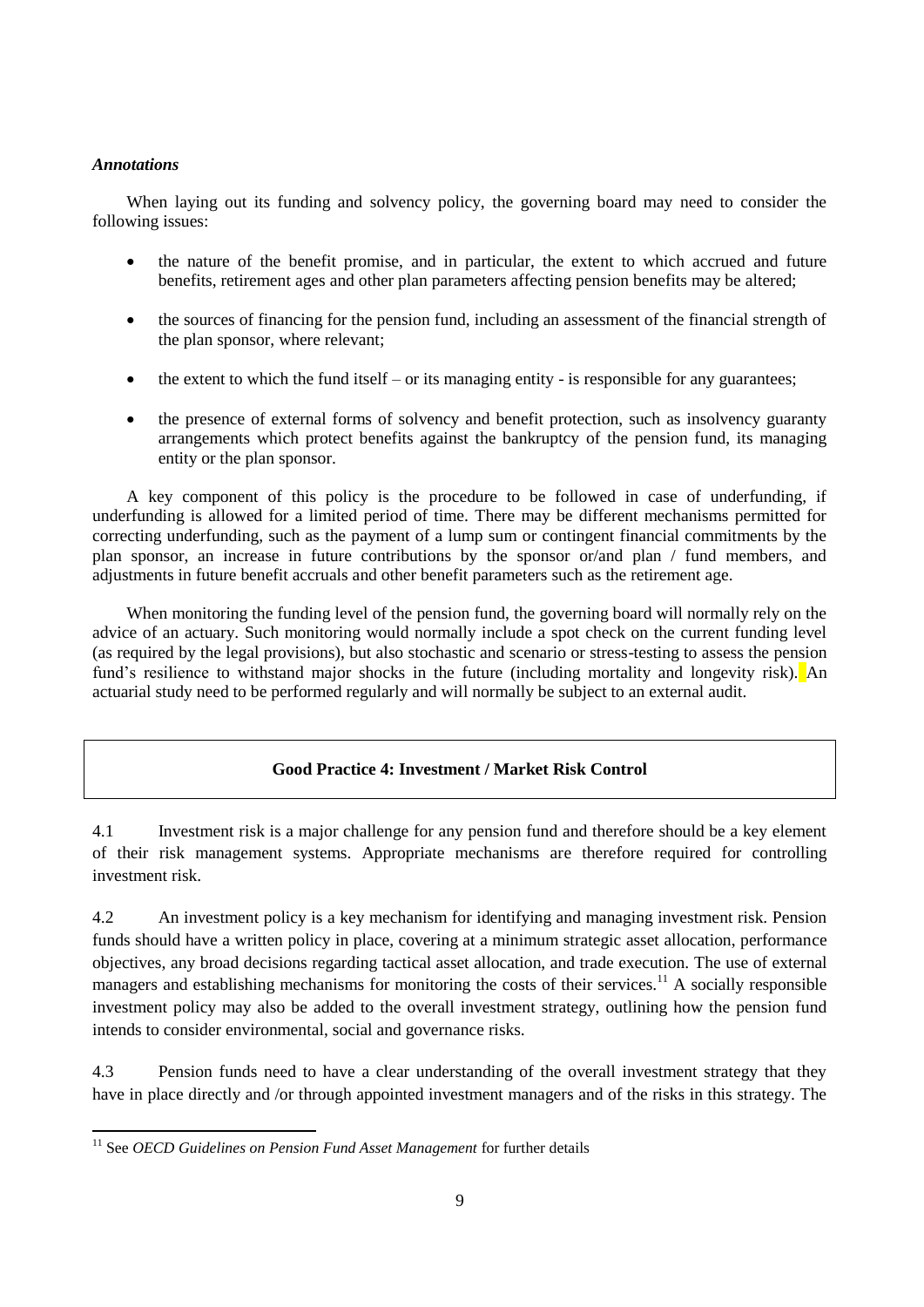written investment policy should be set up and reviewed regularly by the governing board, and at least annually.

4.4 Given the specific nature and complexity of some financial instruments (in particular, derivatives and alternative investments such as hedge funds and private equity), the investment policy and if necessary other relevant information should specifically address how the underlying risks of these instruments will be monitored, evaluated and managed.

## *Annotations*

The key way to manage investment risk is through the pension fund's investment policy – which needs to be consistent with legal provisions (prudent person and quantitative limits) and the objectives of the pension fund (i.e. with the characteristics of the liabilities, maturity of obligations, liquidity needs, risk tolerance etc,).

A comprehensive investment policy would normally contain the following elements:

- Investment objectives
- Asset allocation
- Diversification
- Liquidity need
- Foreign exchange exposure / covering
- Valuation methodology
- Use and monitoring of derivatives
- Asset Liability Matching targets (where appropriate)
- Performance measurement, monitoring and benchmarking
- Control procedures, including risk tolerances / risk monitoring procedures
- Reporting format and frequency
- Investment in alternative assets
- Leverage<sup>12</sup> of fund (where appropriate)

The investment policy for pension plans in which members make investment choices should ensure that an appropriate array of investment options, including a default option, is provided for members and that members have access to the information necessary to make investment decisions, and the investment policy should classify the investment options according to the investment risk that members bear.

 $12$  i.e. the level of borrowing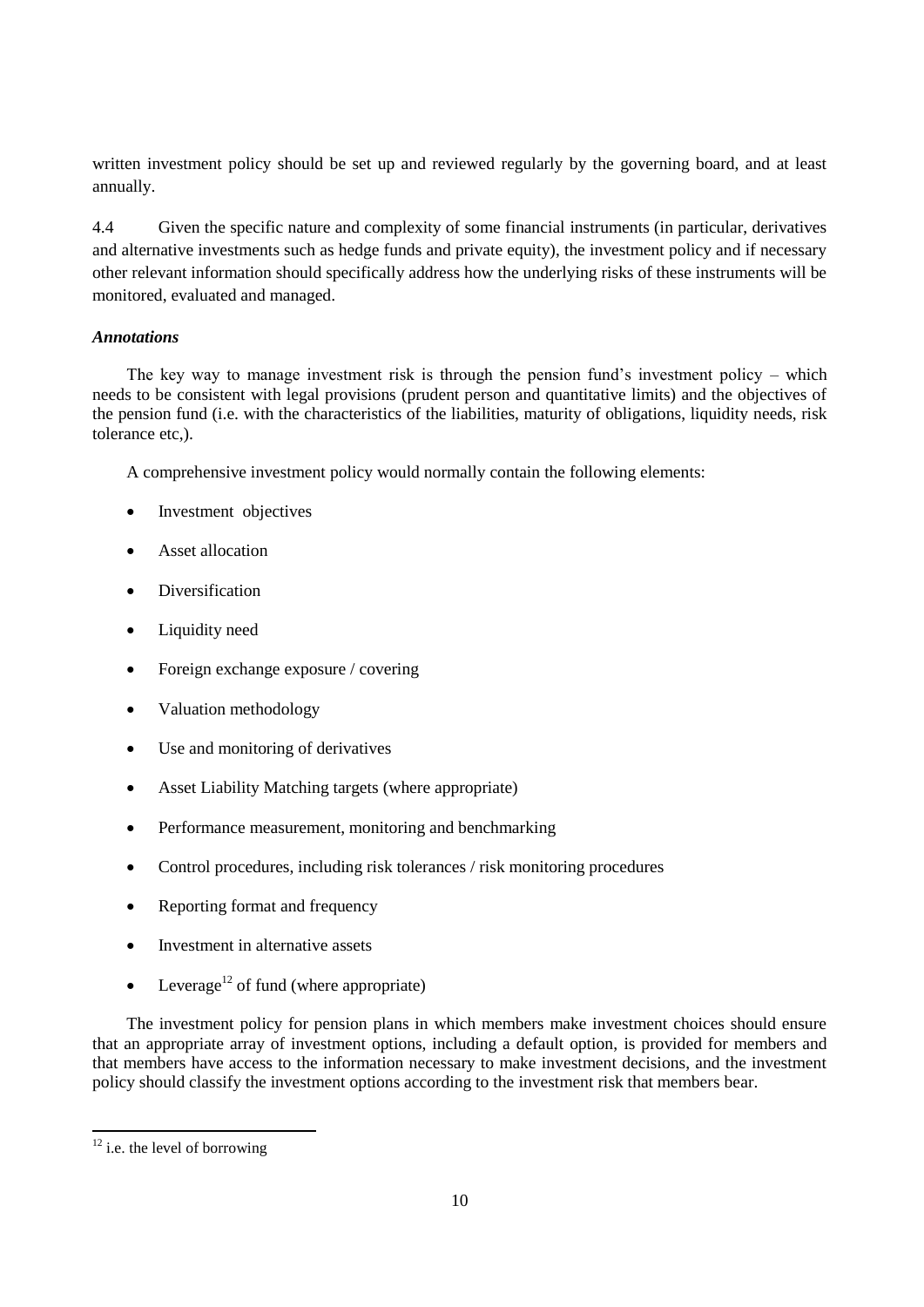Investment in certain asset classes calls for special risk controls. For instance, alternative investments require an assessment of the extent to which they fit with the pension fund's overall strategy, diversification objective and risk profile. Pension funds or plans need to have a clear understanding of the risk characteristics of any alternative investments including derivatives and of how they contribute to the overall risk of the pension fund (which require regular checking). They need to have confidence in the asset managers of investment funds they invest in, and pay particular attention to reports and valuations from fund of funds. Contract terms (lock up periods etc.) also require checking, and particular attention given to valuation policies of unlisted assets during volatile market conditions. Consideration also needs to be given to liquidity management in relation to infrastructure or other private asset investments.

External investment managers need to provide timely and sufficient information to pension funds so that the pension fund can properly monitor, manage and control the risks of these investments individually and as part of the complete portfolio.

A key driver of the asset strategy adopted by a pension fund offering defined benefits or guarantees will be its liabilities profile, and the need to ensure that it holds sufficient assets of appropriate nature, term and liquidity to enable it to meet those liabilities as they become due. Detailed analysis and management of this asset/ liability relationship will therefore be a pre-requisite to the development and review of investment policies and procedures which seek to ensure that the pension fund adequately manages the investment-related risks to its solvency. The analysis will involve, inter alia, the testing of the resilience of the asset portfolio to a range of market scenarios and investment conditions, and the impact on the pension funds' solvency position.

Given the investment strategies of DC plans may involve specific risks, specific internal controls may be required. For example, as many members invest in the plan's default fund, this would need to be reviewed carefully.

### **Good Practice 5: Operational and Outsourcing Risk Control**

5.1 An operational risk management system should be drawn up, identifying a set of procedures, which include procedures to define, identify, assess, monitor and control operational risk. This will cover IT risks and include a business continuity plan.

5.2 The pension fund needs to develop a written policy regarding outsourcing which should be approved by the governing board. The policy needs to be regularly assessed and updated with any necessary changes implemented.

5.3 Where an outsourcing agreement has been entered into, although the business activity or function is delegated, the governing board of the pension fund remains accountable for the outsourced business activity.

5.4 To manage the risk of outsourcing activities, the governing board of the pension fund needs to check that their service providers have set up appropriate control systems before appointing them. This will be part of the due diligence and tender process which precedes signing a written outsourcing agreement.

5.5 Service providers need to be monitored on an on-going basis, with the outsourcing agreement containing clear service requirements and details of how, and how frequently, these will be measured. The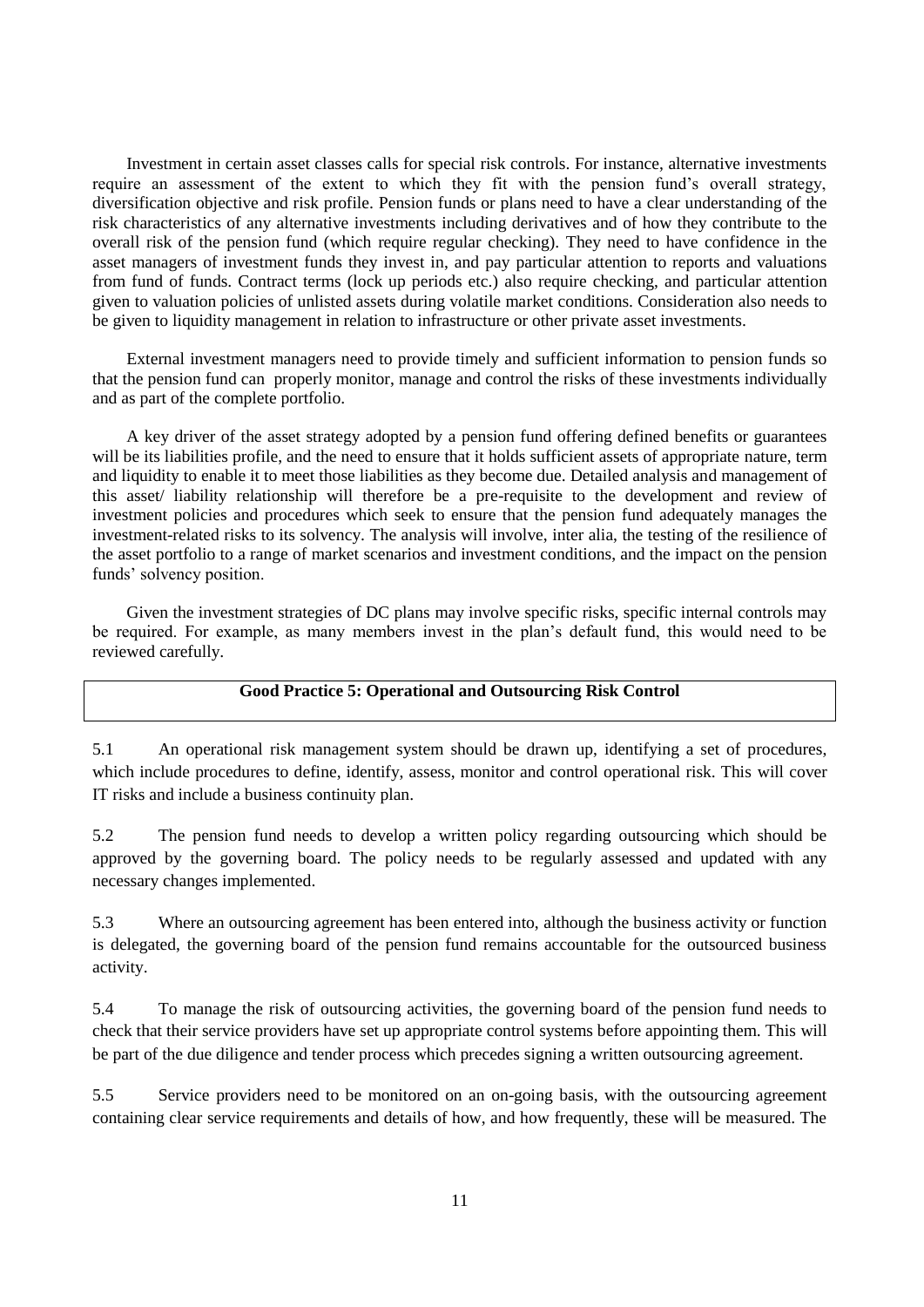governing board of the pension fund may require access to information and the premise of the service provider (themselves or via an audit) to check that the conditions of their agreement are being met.

5.6 Conditions for how the agreement can be terminated, and continuity/ hand-over provisions also need to be laid out.

#### *Annotations*

Operational risk is the risk resulting from inadequate or failed internal processes, people and systems or from external events. Such risks include administrative errors (for example arising from the wrongful assignment of contributions), IT errors or failures (leading to data loss or trading mistakes), as well as the more serious risk of fraud and external risks such as contagion from related parties facing financial difficulties, political instability, natural disasters (such as damage to buildings due to fire, floods or earthquakes) and crime (burglary or theft of pension fund property).

Models which attempt to quantify the level of future operational risk could be developed. Quantification can be used to assess the efficiency of the pension fund in controlling risks and/or in providing an estimation of the capital required to absorb potential losses from operational risk events. The effectiveness of the operational risk management quantification could be measured through stress tests or by a back testing of the model's outputs in a reasonable time horizon.

With all types of financial services now highly dependent on technology, internal controls are needed to verify the security of the IT systems. IT risks include risks of error, fraud, negligence, and chance mishaps (such as system crashes), the concentration of data, which can weaken the security of information and the use of complex applications which can result in the repetition of problems. Controls are needed to ensure the physical and logistical security of data, including the protection of files and software. The information processes, operational software systems, and accounting and financial reporting systems should be regularly reviewed. Contingency plans using an alternate off-site facility, including the recovery of critical systems supported by an external service provider, are also required.

Controls over information systems and technology would normally include both general and application controls. General controls are controls over computer systems (for example, mainframe, client/server, and end-user workstations) and ensure their continued, proper operation. Application controls are computerised steps within software applications and other manual procedures that control the processing of transactions and business activities, including, for example, edit checks and specific logical access controls unique to a business system. Necessary protection measures will include: IT security requirements (data protection, firewalls); data backup; system recovery; password controls (including a password policy addressing password strength and complexity etc.). Monitoring and incident management controls are also essential.

In addition to the risks and controls above, inherent risks exist that are associated with the loss or extended disruption of services caused by factors beyond the organisation's control – hence the need for contingency plans. Business resumption plans must be periodically tested to ensure the plan's functionality in the event of an unexpected disaster.

The risk from pension funds outsourcing activities needs particular attention. The quality of the internal control systems of pension fund service providers may pose a threat to the pension funds or plans and thus the interests of plan / fund members and beneficiaries. The oversight of these service providers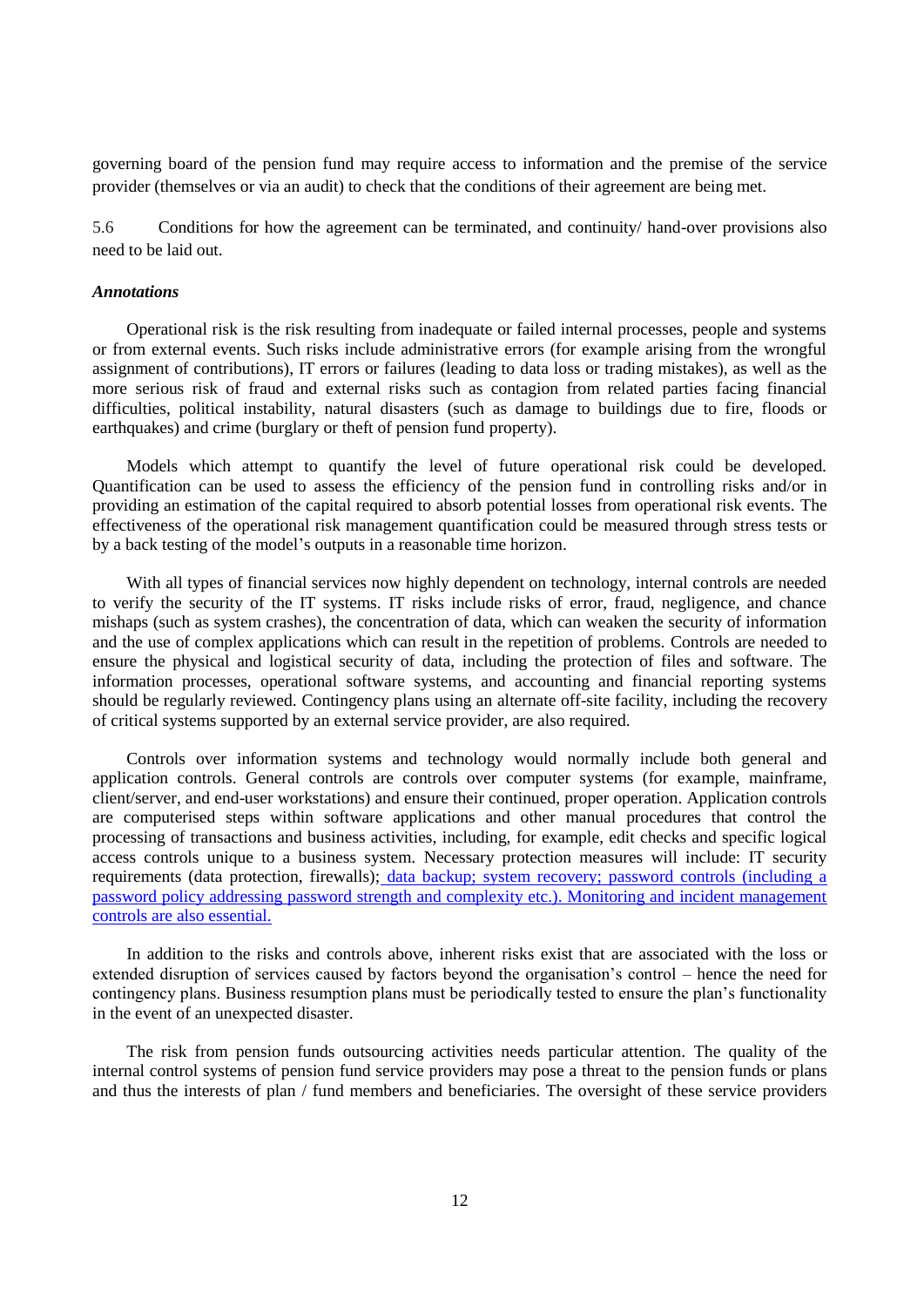should therefore be part of the pension fund's own risk management system.<sup>13</sup> Providers should be aware that they are accountable to the pension fund's governing board for advice given.

An outsourcing agreement is an arrangement between the governing board of a pension fund and a service provider for the performance of a business activity of the pension fund. A material business activity is one which has the potential, if disrupted or poorly performed, to affect members' or beneficiaries' interests, or to have a significant impact on the business operations, reputation, rate of return, profitability or net assets of a pension fund. The outsourcing policy would normally contain considerations of the impact of outsourcing on its business and the reporting and monitoring arrangements to be implemented once outsourcing is undertaken. When considering whether to outsource an activity, the pension fund's governing board would normally assess whether the business activity is material, the cost of the outsourcing arrangement, and the degree of difficult (including time taken) to find an alternative service provider or to bring the service in-house.

Due diligence for the evaluation and selection of a service provider involves at a minimum assessing the financial and technical abilities, system and capabilities of the service provider to deliver the required services and an assessment of the service provider's internal control system – including performance standards, policies, procedures, compliance, reporting and monitoring processes. A tender process could be considered as a good practice component of the due diligence process. All due diligence should be suitably documented.

Signed, written outsourcing agreements will include details of any default arrangements, a dispute resolution process, liability and indemnity provisions, confidentiality requirements, and details of pricing and fee structures.

Audit, monitoring and assessment procedures - specifying service levels and performance requirements – need to be clearly laid out. The frequency of reporting against targets should reflect the level of risk to the fund in event of the failure of the service provider to perform at a certain level. The agreement needs to provide the governing board of the pension fund and the pension supervisory authority (where appropriate)<sup>14</sup> with access to information, including access to the service providers' premises, and the right of the governing board or pension supervisory authority to require an audit. Service providers may not charge a fee for such information or access.

Termination provisions need to be transparent and clear to all parties, and business continuity planning included.

### **Good Practice 6: Control and Monitoring Mechanisms**

6.1 Control mechanisms – both internal and external - operate at every level and are an integral part of daily activities, at the top management level, as well as within each department. They normally comprise of physical controls and checking for compliance with exposure limits, as well as processes for verification and reconciliation etc.

 $13$  Information on management of outsourcing risk drawn from Australian Prudential Regulation Authority guidance, as well as CEIOPS and BCBS good practices.

<sup>&</sup>lt;sup>14</sup> Alternatively the pension supervisory authority should have mechanisms in place to liaise with the appropriate financial sector oversight body.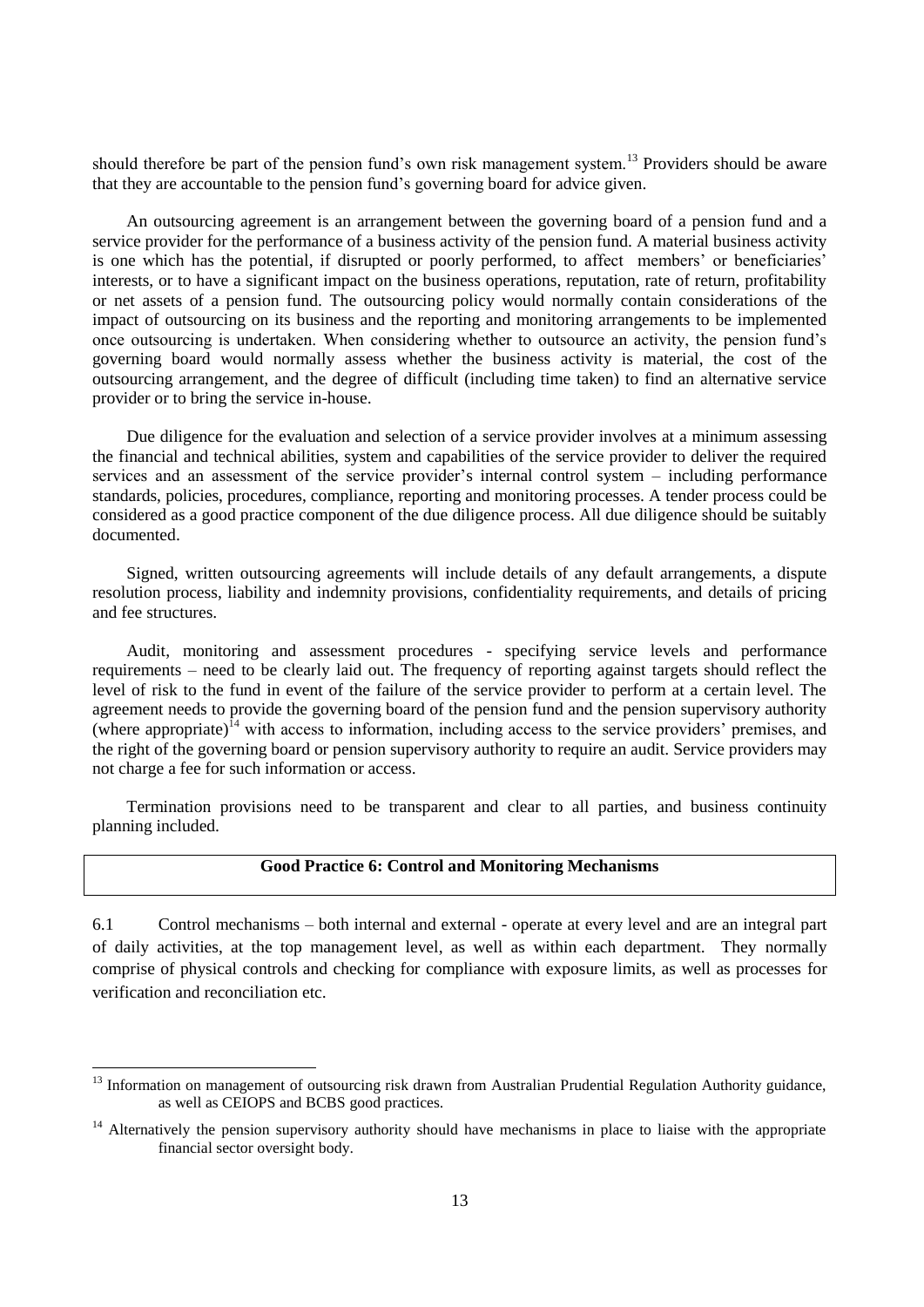6.2 Monitoring needs to be part of daily activities but also include separate periodic evaluations of the overall internal control process, with the frequency of monitoring different activities determined by the risks involved and the frequency and nature of changes occurring in the operating environment.

6.3 Adequate monitoring systems should be in place. Risk management systems need to ensure that transactions have been carried out by the persons assigned, in ways authorized by the governing board (delegation of signatures, division of tasks and control procedures etc.). Decision making (or authorizing decisions), protection of assets, accounting and control need to be assigned to different staff members.

6.4 Key elements of the risk management and monitoring system are the internal audit and compliance functions – the nature and scope of which should be appropriate to the operations of the pension fund. These functions report directly to the governing board and they should not conflict with other obligations. Those responsible for internal audit and compliance require access to records and the ability to communicate freely to carry out their role effectively.

6.5 Performance measurement and compensation mechanisms should be part of risk management systems. The performance of the persons and entities involved in the operation and oversight of the pension fund should be assessed regularly, particularly where the governing board of the pension fund or plan is also a commercial institution.

6.6. In addition to – and working with – the internal control mechanisms, independent external parties should be appointed as part of the risk management of a pension system. Third parties such as external auditors, actuaries and custodians should be independent and have 'whistle blowing' responsibilities.<sup>15</sup>

### *Annotations*

 $\overline{a}$ 

Monitoring evaluations can be done by personnel from several different areas, including the business function itself, financial control and internal audit. Separate evaluations of the internal control system often take the form of self-assessments when persons responsible for a particular function determine the effectiveness of controls for their activities. The documentation and the results of the evaluations are then reviewed by senior management. All levels of review need to be adequately documented and reported on a timely basis to the appropriate level of management – with the governing board having ultimate oversight. Monitoring mechanisms will include senior management clarifying which personnel are responsible for which monitoring functions.

The internal auditing function within a pension fund should cover the effectiveness of operations, the reliability of financial reporting, deterring and investigating fraud, safeguarding assets, and compliance with laws and regulations.

Performance of the compliance function may be delegated by internal audit to a separate area, depending on the size and complexity of the pension fund, among other factors. The compliance function advises management on compliance with laws and regulations and may also produce assessments of the possible impact of any significant changes in the legal environment on the operations of the undertaking concerning the identification and assessment of compliance risk. The compliance function, along with the internal audit must have unrestricted access to all departments and information; be suitably independent (reporting to the governing board); have sufficient weight and resources to carry out its task. In terms of

<sup>15</sup> See also OECD '*Guidelines for Pension Fund Governance'.*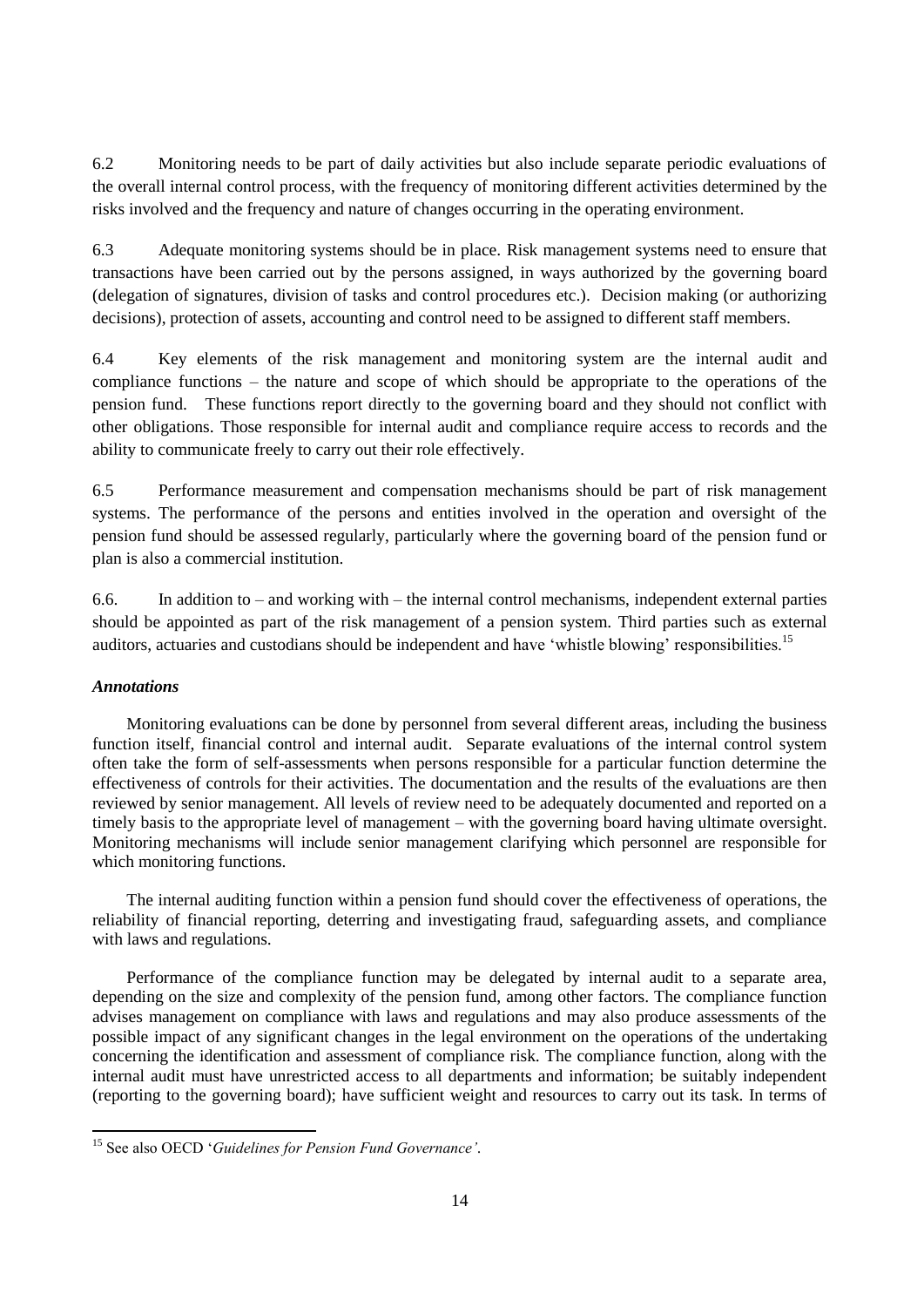good practice, the reports of the compliance function and internal audit will be issued directly to the governing board of the pension fund or plan or its audit committee, thereby providing unbiased information about operational activities. Due to the important nature of their tasks, the compliance function and internal audit must be staffed with competent, well trained individuals who have a clear understanding of their role and responsibilities. Responsibilities of the internal audit include ensuring compliance with all applicable policies and procedures and reviewing whether the pension fund's policies, practices and controls remain sufficient and appropriate.

Further independence of the internal audit function can be reinforced by the governing board of the pension fund or plan having such matters as the compensation or budgeted resources of the internal audit determined by the governing board or the highest levels of management rather than by managers who are affected by the work of the internal auditors.

Mechanisms are needed to assess regularly the performance of the pension fund's internal staff, as well as external service providers (e.g. those providing consultancy, actuarial analysis, asset management, custody another services). Objective performance measures should be established for all the persons and entities involved in the administration of the pension fund (e.g. appropriate benchmarks should be established for external asset managers). Performance needs to be regularly evaluated against the performance measures and results should be reported to the relevant decision maker, and, where appropriate, to the supervisory board,<sup>16</sup> the pension supervisory authority, and the pension plan/ fund members and beneficiaries. The benchmarks need to be reviewed regularly also to ensure their consistency with the pension fund objectives (e.g. the investment strategy).

Internal controls need to be revised to appropriately address any new or previously uncontrolled risks (e.g. from financial innovation, such as new asset allocation strategies and alternative investments).

External control mechanisms include:

- Reports from the supervisory board<sup>17</sup>
- Use of separate custodian
- Actuarial reports
- External Audit

External auditors can have an important impact on the quality of risk management through their audit activities. They may have responsibility for assessing the management of funding risk, for example through checking actuarial assumptions used by the pension fund to estimate their liabilities. External auditors can influence risk management systems in various ways, including through discussions with e.g. management and recommendations for improvement, which provide important feedback on the effectiveness of the internal control system. External auditors may have to obtain an understanding of the internal control system in order to assess the extent to which they can rely on the system in determining the nature, timing and scope of their own audit procedures.

Though the nature and extent of the external audit will vary by country, it is generally expected that material weaknesses identified by the auditors would be reported to the governing board in confidential letters and, in many countries, to the pension supervisory authority, and that external auditors may be

 $16$  Applicable where a two-tier board system, involving a managing board and a supervisory board, is in place.

<sup>&</sup>lt;sup>17</sup> Applicable where a two-tier board system, involving a managing board and a supervisory board, is in place.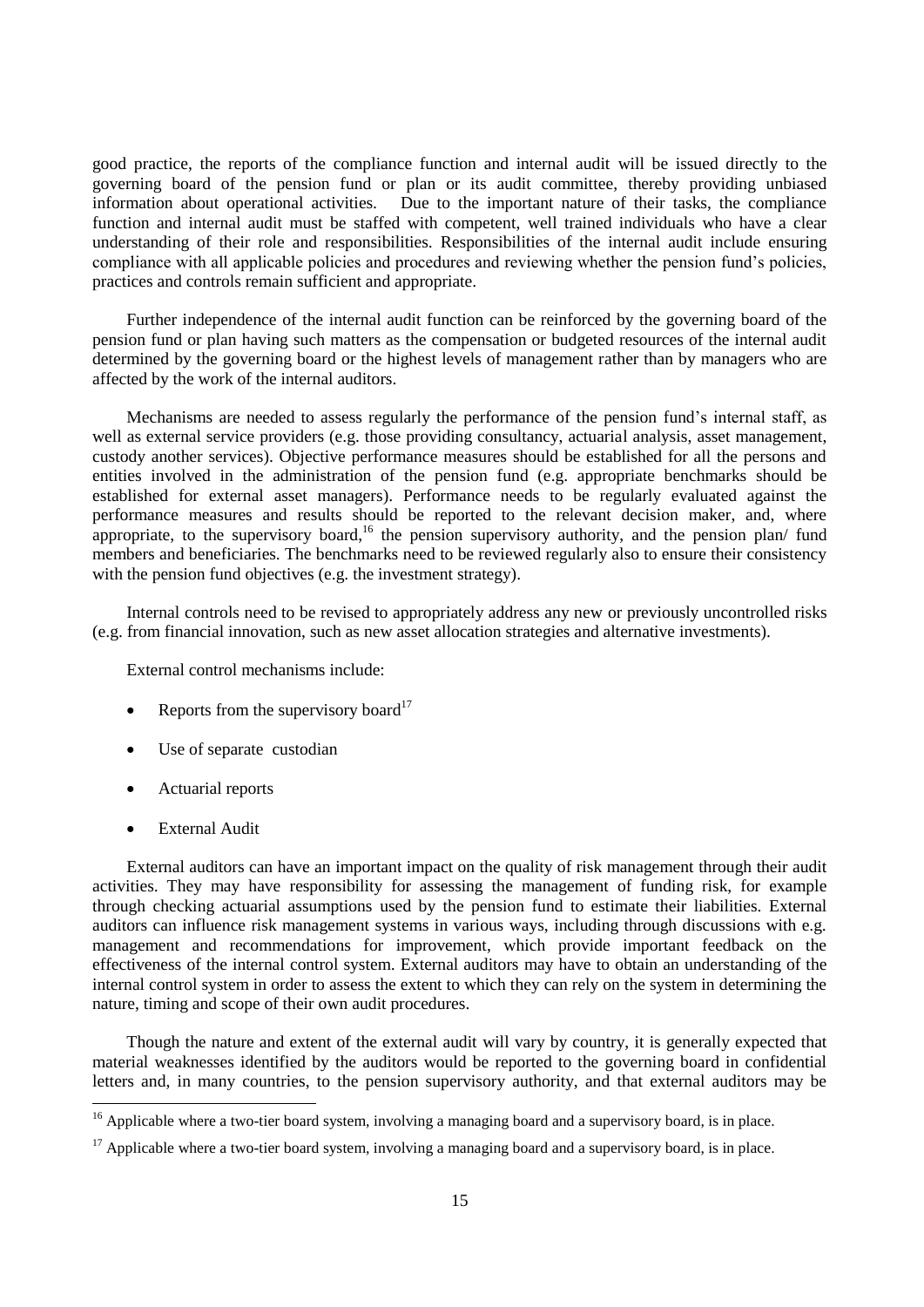subject to special supervisory requirements that specify the way that they evaluate and report on internal controls.

### **Good Practice 7: Information, Reporting and Communication**

7.1 Adequate and comprehensive channels for the reporting and communication of internal data, external information (e.g. from service providers and to pension supervisory authorities) and external market information (in particular to plan /fund members)<sup>18</sup> should be established, with all information required to be reliable, timely, accessible and consistent. A policy should also be in place to ensure that confidential information is treated appropriately.

7.2 Efficient reporting is an important part of any risk management system. Information needs to be released to the relevant parties in an understandable format, and with due frequency. Separate records should be kept for each pension fund or account.

7.3 Effective channels of communication are required so that everyone understands their responsibilities and to make sure that relevant information is reaching the appropriate personnel. Communication lines should encourage adverse reporting (whistle blowing) – particularly when flowing upwards.

7.4 Internal control deficiencies, or ineffectively controlled risks, should be reported to the appropriate person(s) as soon as they are identified, with serious matters reported to the governing board.

### *Annotations*

Effective information flows are vital for risk management systems to operate properly. Information is enhanced by effective communication. The organisational structure needs to facilitate an adequate flow of information - upward, downward and across the organisation. A structure that facilitates this flow ensures that information flows upward so that the governing board is aware of the business risks and the operating performance.

Information flowing down through an organisation ensures that objectives, strategies, and expectations, as well as its established policies and procedures, are communicated to lower level management and operations personnel. Communication across the organisation is necessary to ensure that information that one division or department knows can be shared with other affected divisions or departments.

Appropriate reporting mechanisms also need to be in place for receiving information from external service providers.

Appropriate reporting mechanisms to the pension supervisory authority are also required (reporting activities on an on-going, regular basis, not only performance numbers). Such reporting should include notifying the pension supervisory authority, in a timely manner, prior to the outsourcing of critical or important functions as well as of any subsequent material developments with respect to those activities (e.g. a change in service provider, a major problem with the performance of a service provider etc.).

<sup>18</sup> See *[OECD Guidelines for the Protection of Rights of Members and Beneficiaries in Occupational Pension Plans](http://www.oecd.org/dataoecd/16/33/34018295.pdf) http://www.oecd.org/dataoecd/16/33/34018295.pdf*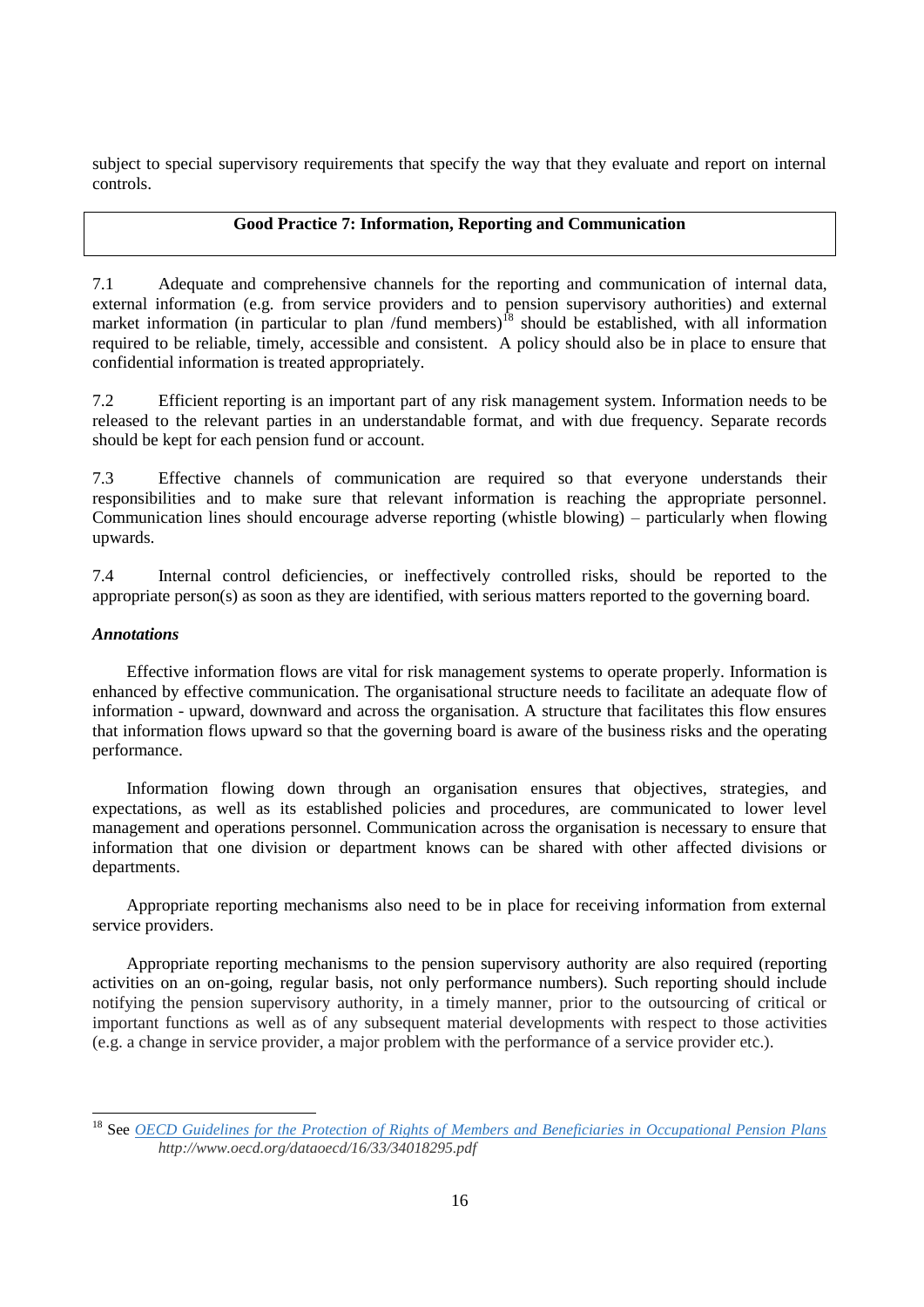Once reported, it is important that the governing board corrects deficiencies on a timely basis. The internal auditors need to conduct follow-up reviews or other appropriate forms of monitoring, and immediately inform the governing board of any uncorrected deficiencies. In order to ensure that all deficiencies are addressed in a timely manner, the governing board is responsible for establishing a system to track internal control weaknesses and actions taken to rectify them.

Minimum standards regarding the use of confidential information would include requirements on how to control the information – such as 'Chinese Wall' policies (i.e. documents control, restricted lists, etc.).

### **Good Practice 8: Supervisory Oversight of Pension Funds' Risk Management Systems**

8.1 The pension regulatory or supervisory authority should have the power to evaluate the directors and governing boards of pension funds or plans, and to determine that appropriate corporate governance, risk management and internal controls and a code of conduct will be in place (appropriate meaning reflecting the scope and degree of sophistication of the proposed activities of the applicant).<sup>19</sup>

8.2 Pension supervisory authorities can indicate the type of risk management systems they expect pension funds or plans to have in place either through regulatory requirements and /or through issuing guidance (or even, where appropriate, by providing training).

8.3 An evaluation of a pension fund or plan's risk management system should be central to on-going supervisory assessment as well as part of any licensing or registration criteria. The supervision of risk management systems should be proportional to the nature, scale and complexity of the pension fund.

8.4 In those instances where supervisors determine that the risk management system is not adequate or effective for the organisation's specific risk profile, they should take appropriate action. This would involve communicating their concerns to the governing board and monitoring what action is taken to improve risk management.

8.5 Pension fund supervisory authorities should aim to adopt a risk-based approach in their supervision of risk management systems.<sup>20</sup>

8.6 If the regulation provides pension supervisory authorities should where possible directly monitor the risk management systems of the service providers which perform important outsourced functions for pension funds, such as investment management. Pension funds should therefore notify the pension supervisory authority if they are considering outsourcing any major functions, and to which parties. If the pension supervisory authority's jurisdiction of powers does not extended to the industries of which the service providers are part, they should oversee these systems indirectly, i.e. via ensuring the pension funds themselves are fulfilling their responsibilities in this regard, and through liaising with their appropriate supervisory counterpart, via MOUs, regular industry updates etc.

8.7 Supervisory reviews should where possible include the right to directly address to and request information from a pension fund's service providers (via prescribed conditions in the contract between the pension fund and the service provider). Alternatively, the pension supervisory authority should have mechanisms in place for liaising with other financial service authorities in order to do so.

<sup>19</sup> See *OECD/ IOPS Guidelines on the Licensing of Pension Entities* http://www.oecd.org/dataoecd/7/34/40434531.pdf

<sup>20</sup> See *IOPS Principles of Private Pension Supervision* http://www.iopsweb.org/dataoecd/59/7/40329249.pdf?contentId=40329250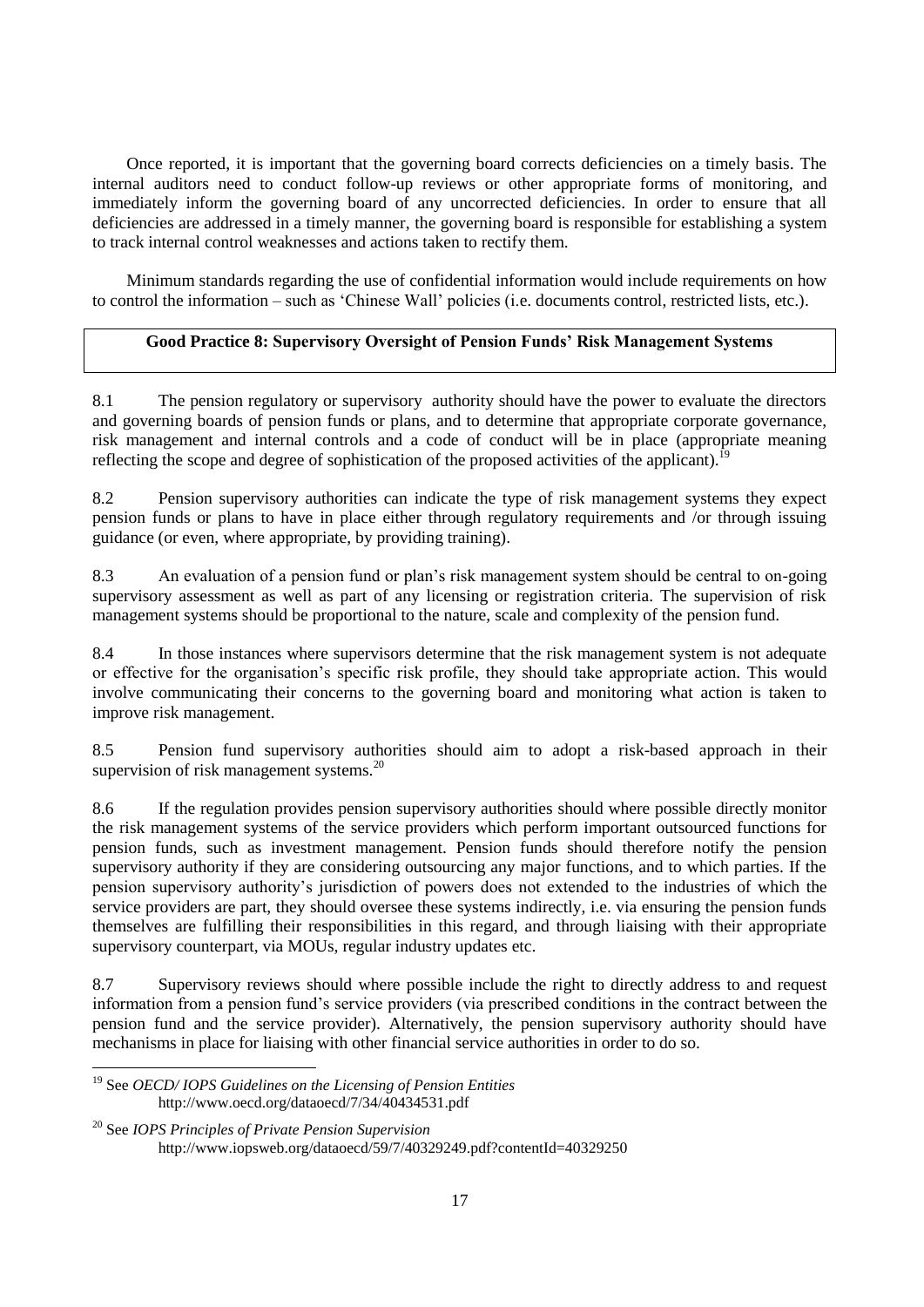8.8 The pension supervisory authority should ensure that outsourcing decisions are made on a rational and arm's-length basis, ensuring that outsourcing is done via competitive tendering rather than on a relationship basis.

8.9 When assessing a pension fund which already has outsourcing agreements in place, the pension supervisory authority should consider whether the governing board is aware of any shortfall in existing arrangements vs. good practices or supervisory guidance, what steps the pension fund has taken to ensure that arrangements meet such standards, and whether the risks arising as a result of entering into an outsourcing agreement are appropriately covered in the fund's risk management strategy.

### *Annotations*

It is important that supervisors not only assess the effectiveness of the overall system of risk management systems as part of their on-going oversight, but also evaluate the controls over high-risk areas.

Some pension supervisory authorities may use a self-assessment process, in which the pension fund's management reviews the risk management system and certifies to the supervisor that its controls are adequate. Such certifications could be used as part of a licensing/ registration process. The pension supervisory authority would then check whether the self-assessment of the managing board is accurate as part of their on-going oversight.

For on-going supervision, if the pension supervisory authority is satisfied with the quality of the internal audit department's work, the reports of internal auditors can be used as a primary mechanism for identifying control problems, or for identifying areas of potential risk that the auditors have not recently reviewed.

Other pension supervisory authorities may require periodic external audits of key areas where the supervisor defines the scope.

Pension supervisory authorities may combine one or more of the above techniques with their own onsite reviews of internal controls.

During an on-site review, supervisors may ask for 'dummy trades' to be executed on the systems to see how they operate. The less sure the supervisor is of the reliability of the risk management system, the more tests and investigation will need to be carried out.

Pension fund supervisors, in evaluating risk management systems, may choose to direct special attention to activities or situations that historically have been associated with internal control breakdowns leading to substantial losses. Certain changes in the environment should be the subject of special consideration to see whether accompanying revisions are needed in the risk management system – such as a changed operating environment; new personnel; new or revamped information systems; new technology etc. The pension supervisory authority could, where appropriate, draw aspects of certain emerging trends to the attention of pension funds or plans.

As part of its ongoing oversight, supervisors can evaluate the work of the internal audit department through review of its work papers, including the methodology used to identify, measure, monitor and control risk. The less the pension supervisory authority can rely on the internal (or external) audit, the more in-depth its own investigation will have to be.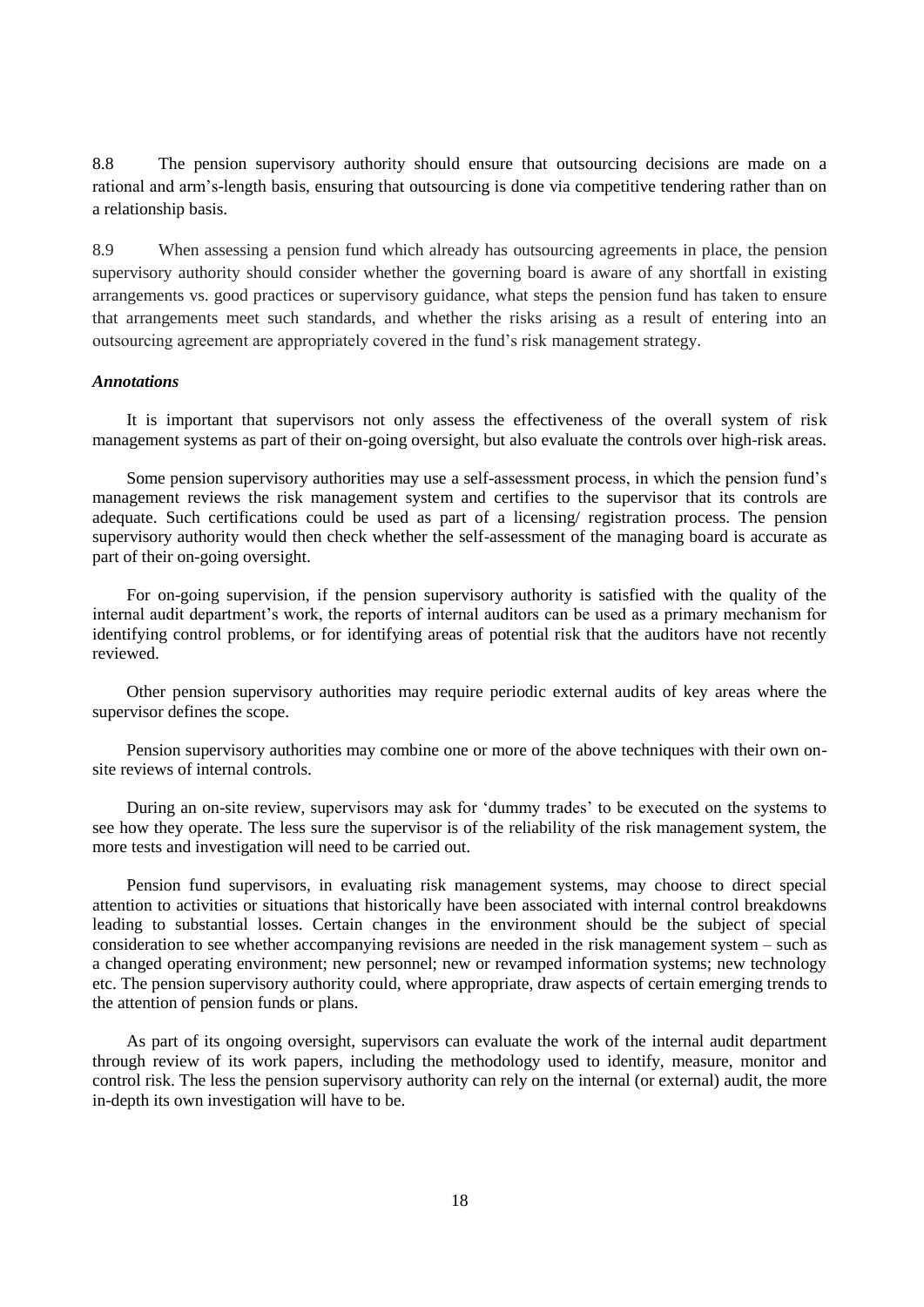Supervisors will take note of the external auditors' observations and recommendations regarding the effectiveness of internal controls (both during licensing/ registration and on-going supervision) and determine that management and the board of directors have satisfactorily addressed the concerns and recommendations expressed by the external auditors. The level and nature of control problems found by auditors will be factored into supervisors' evaluation of the effectiveness of the internal controls. In some jurisdictions, if the pension supervisory authority does not have expertise in particular areas to conduct indepth analysis of the internal control of the governing board, it may engage the services of independent, external experts. The skills of the external experts may strengthen the capabilities of pension supervisory authorities.

Discussions of the risk management system will likely form part of the supervisor's frequent contact and enhanced engagement with the management of a pension fund during off-site analysis. Likewise, physical, on-site inspections should include an assessment of a pension fund's risk management architecture, and indeed may be the only way to confirm the quality of the control systems.

A full assessment of a risk management system will require several stages. First the supervisor needs to understand the system which is in place (via studying manuals, internal audit reports etc.). The supervisor will then need to establish whether the systems actually exist in practice. This could be done via a questionnaire sent to key operational staff (asking for specific details on how certain checks are undertaken, for example). Supervisors are in effect acting as 'super external auditors' – with additional scope and powers to their investigations of normal internal and external checks. For example, their investigation may be universal, seeking to establish and overall picture of the risk management architecture, where as an internal operational audit may only focus on one division. Also the conclusions of the supervisor will be directed to the board, and any recommendations will be binding.

When evaluating the management and internal control system of a pension fund or plan (either for licensing purposes or as part of ongoing oversight), the pension supervisory authority may undertake the following: $^{21}$ 

- a review of the minutes of the meeting of the governing board of the pension fund, and detailed examination of the auditor's and actuary's reports;
- an evaluation of the management's capacity to run the fund, their efficiency, and their ability to acknowledge and correct their management mistakes (especially after management changes);
- an audit of selected internal procedures and risk control systems, (including internal audit, reporting, monitoring and IT systems), in order to assess the relevance and robustness of these internal controls and the fund's approach to risk management;
- an examination of the accounting procedures in order to know whether the financial and statistical information periodically sent to the pension supervisory authority is reliable or not, and in compliance with the regulations;
- an examination of the governance structure and governance mechanisms of the pension fund (including the segregation between operational and oversight responsibilities);
- pension fund's oversight of outsourced service providers.

<sup>21</sup> See IOPS Guidelines for *Supervisory Assessment* for further details